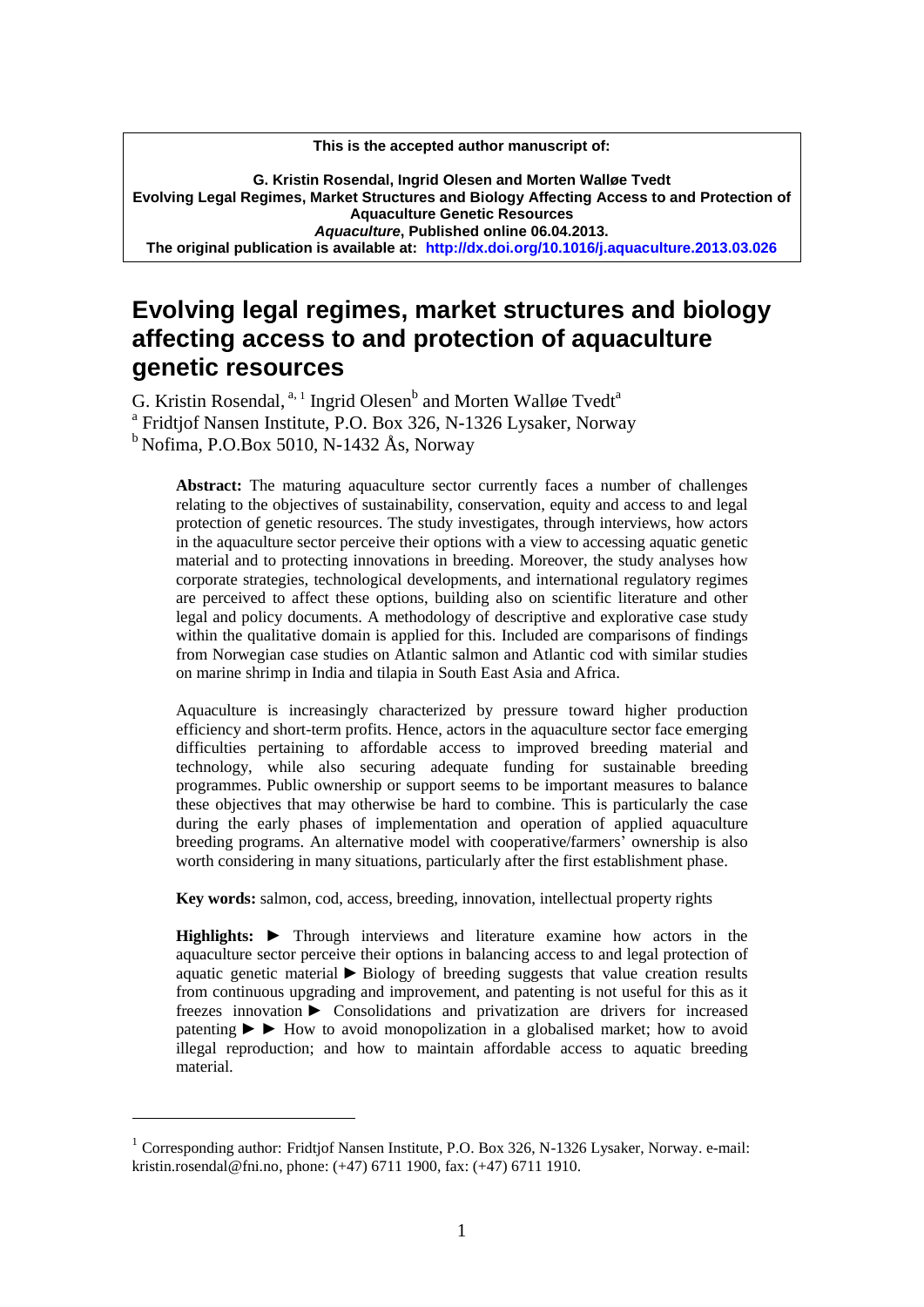# **1 Introduction**

This study aims to examine how evolving legal regimes at international and domestic levels as well as structural and biological factors affect choices and strategies pertaining to access to and legal protection of aquatic genetic resources. Innovation, breeding and aquaculture happen under the jurisdiction of the home country where the activities are going on. Globalisation in the sense of adaptation to global markets is taking place regarding law, policy and biotechnology relevant for aquaculture. The overall topic, to which this manuscript contributes, is how biotechnology, policy and law together affect innovation in aquaculture.

A central socio-economic challenge in fish breeding is how affordable access to genetic diversity and techniques and manners of protecting innovative efforts by exclusive rights to genetic resources can be balanced in a more optimal manner to spur innovation. Fish breeders and breeding companies at all levels in the aquaculture sector need some type of legal or biological protection of their innovations and improvement of genetic material in order to ensure economic returns on their investments in genetic improvements and stimulate innovation. At the same time, breeders and farmers need affordable access to genetic material in order to produce food and to continue upgrading, innovation and breeding. How may a balance be achieved between legal protection and affordable access? The aim here is to identify actors' perceptions of needs for regulating access to aquatic genetic resources and legal protection of the results:

- 1. How do actors in the aquaculture sector perceive their options with a view to accessing aquatic genetic material and protecting innovations in breeding, and what are the main factors affecting these options?
- 2. How may a balance be achieved between access to and protection of improved breeding material? More specifically, how to encourage investments in costly breeding programmes while keeping access to breeding material affordable?

These two research questions are explored on the background of several changes happening internationally. The industry's vulnerability to fish disease and epidemics is a central biological factor that will also be discussed in this connection.

Aquaculture is one of the fastest-growing sectors of food production, and there are great expectations that the aquatic Blue Revolution may constitute the next wave for enhanced food security in the world (Greer and Harvey, 2004:25). It is hoped that a Blue Revolution may circumvent some of the flaws of its predecessor, the Green Revolution, for instance by basing productivity on a less narrow genetic base, and contributing to equitable benefit sharing. However, less than 10 per cent of total aquaculture production is based on genetically improved material (Gjedrem *et al*., 2011). This suggests a potential for increased use of improved genetic material and improved efficiency in aquaculture production.

Existing international legal frameworks regarding both affordable access and exclusive rights have been developed for protection of innovation in other areas, notably for plant varieties and for technical non-biological inventions in the patent system. The most important property rights to results of breeding, which establishes exclusive rights to improved plant varieties, are based upon the plant breeders' rights as set out in the various editions of the International Union for the Protection of New Varieties of Plants (UPOV). The UPOV-based national systems for protection of *plant varieties* are based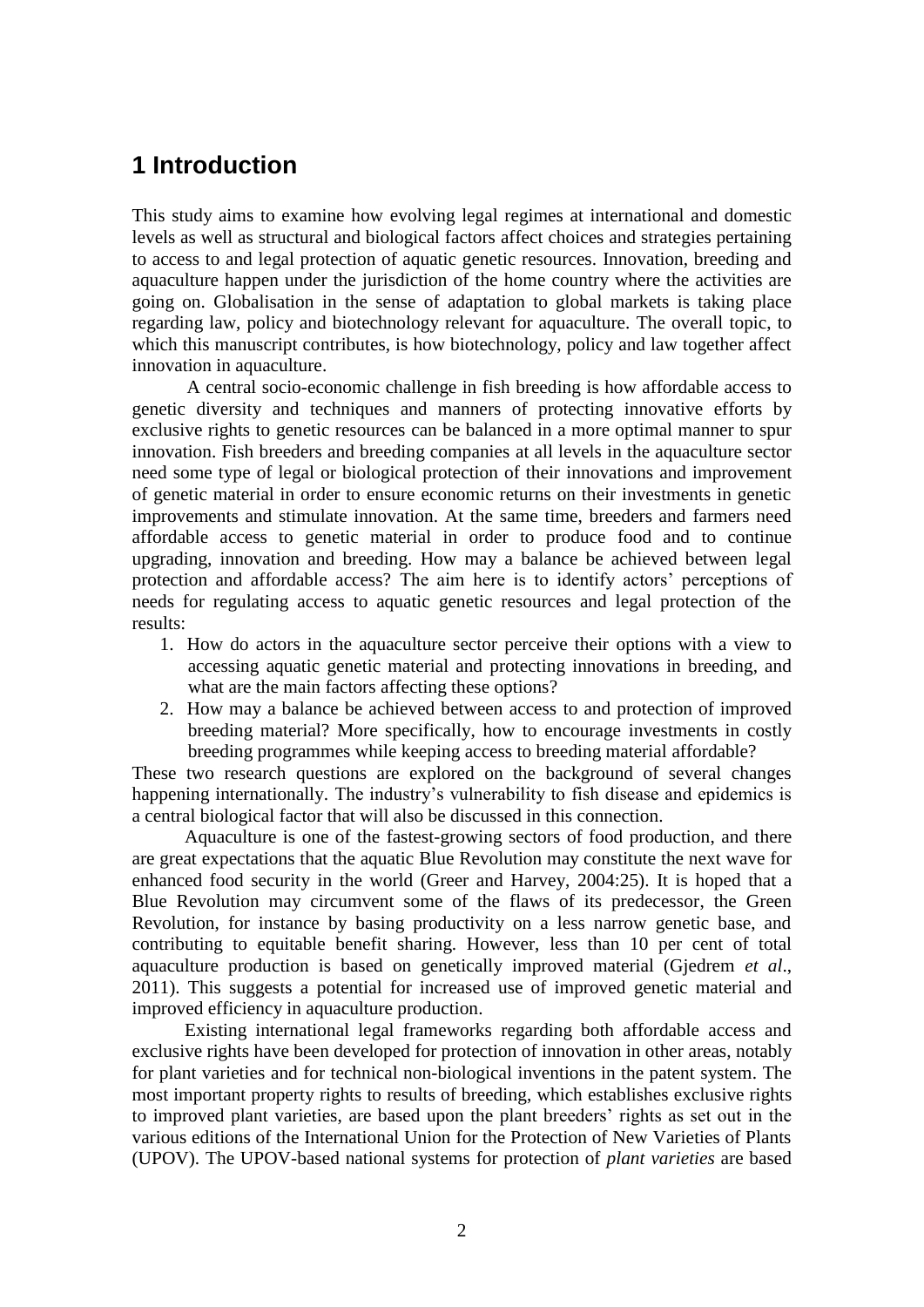on an assessment of the plant variety being considered as *new, distinct, uniform,* and *stable*, to be subject to a partly exclusive right to commercial uses.

Beside the system for protection of plant varieties in UPOV-based systems, granting patents to biological inventions has been an important step in making exclusive rights more available. Patent systems are traditionally national in scope and application. However, when negotiating the treaties leading to the establishment of the World Trade Organization (WTO), global standards for harmonisation of various aspects of intellectual property rights were taken to a global level, with increased geographical scope as a result. In addition to the WTO, the World Intellectual Property Organization (WIPO) has a mandate to strive towards cooperation and harmonisation of IPR in all member countries. Harmonized IPR regulations target all technological fields similarly, including biotechnology.

Increased applications for exclusive rights to biological material acquired from the territory of other countries became an important background for the negotiation of the Convention on Biological Diversity (CBD). The CBD has three interrelated objectives: conservation, sustainable use of biodiversity, and access and equitable sharing of benefits from use of genetic resources. The scope of the CBD covers conservation and sustainable use of wild species and improved breeding stocks, as well as equitable sharing of benefits derived from the use of the world's genetic resources.<sup>2</sup> This issue has been the subject of controversial negotiations over the years since the establishment of the CBD. Negotiations resulted in a Protocol on Access and Benefit Sharing (ABS) at the  $10<sup>th</sup>$  Conference of the Parties to the CBD in Nagoya, in October 2010.<sup>3</sup> The tension between the overlapping and often conflicting objectives of the various international treaties is a controversial North-South issue.

Unlike plants, access to or exchange of fish genetic resources and legal protection of investments and research in aquaculture have not been addressed extensively (Greer and Harvey, 2004:5) until recent years by Rosendal *et al*. (2006), Olesen *et al*. (2007), Bartley *et al.* (2009), and Ramanna Pathak (2012).

These international rules, policies and obligations need to be transferred to the national level for them to become applicable in a direct manner among private and public parties under national jurisdiction. Therefore, when discussing law and aquaculture the main focus needs to be at the national legal level, while keeping an eye at developments in international law and policy. Since law is only one of many, and a relatively new factor driving innovation in aquaculture, it is interesting to follow up with a more detailed understanding of how the actors reflect on the needs for new legislation.

<sup>2</sup> The CBD defines *genetic resources* as genetic material of actual or potential value.

<sup>&</sup>lt;sup>3</sup> The Nagoya Protocol recognizes the interdependence between countries with regard to 'genetic resources for food and agriculture as well as their special nature and importance for achieving food security worldwide … and acknowledging the fundamental role of the International Treaty on Plant Genetic Resources for Food and Agriculture and the FAO Commission on Genetic Resources for Food and Agriculture' UNEP/CBD/COP/10/L.43/Rev.1: p. 6.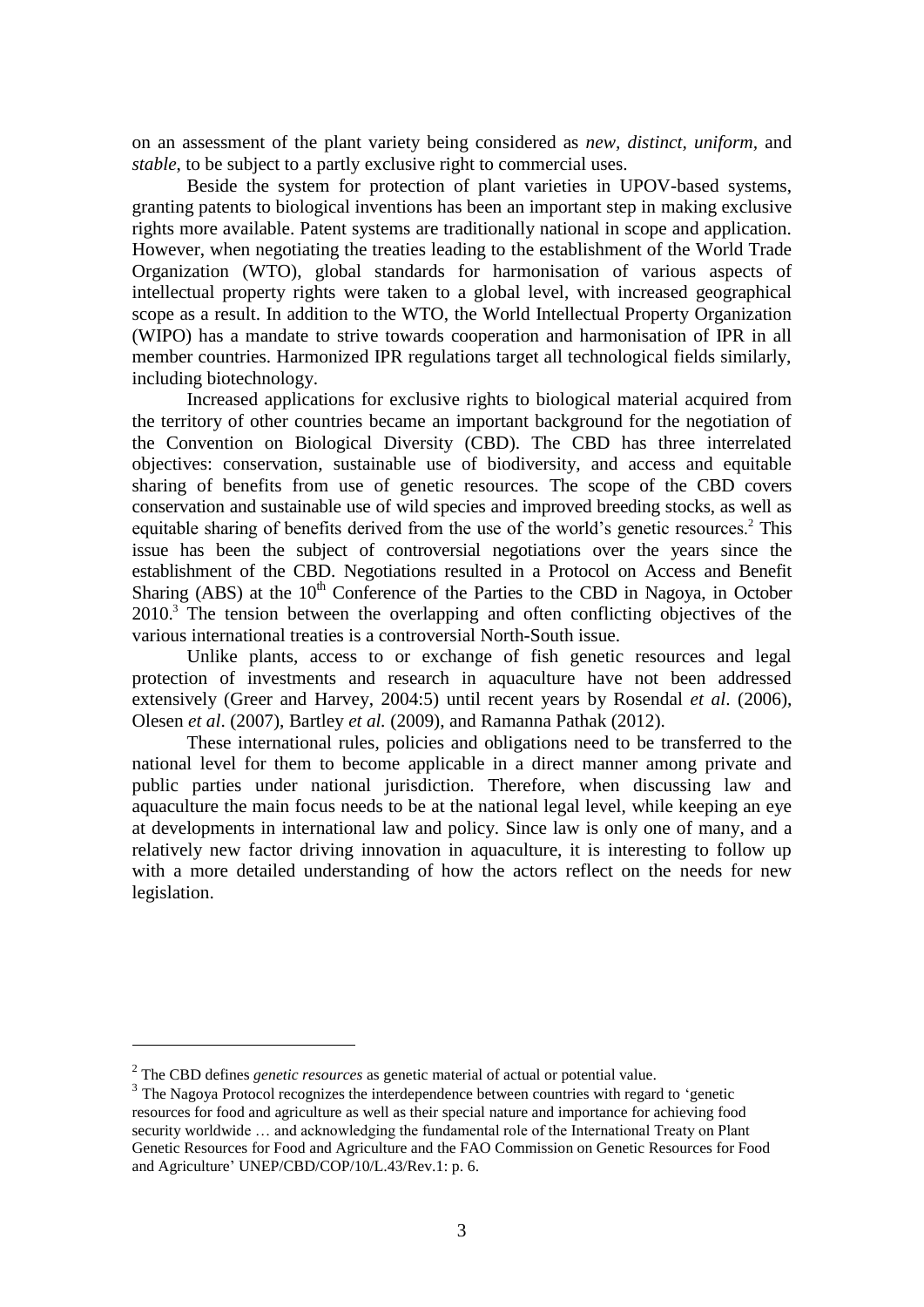## **2 Methods**

This study uses an interdisciplinary approach and research strategy. It includes components of biology/biotechnology, law and policy – and these three areas of research draw from their respective methodological backgrounds. Interdisciplinary research involves an additional challenge in combining different methodologies and contributing to the development of an interdisciplinary method for communicating and discussing the respective findings. We applied the same approach as described and applied by Olesen *et al*. (2007), and the outline of this paper given below also reflects our approach to this complex and interdisciplinary issue.

Section 3 explores the three main elements or drivers that are suggested to be the most crucial ones for the changes in the perceptions of the actors in relation to affordable access and protection of rights (Rosendal *et al*., 2006). We apply a methodology of descriptive and explorative case study within the qualitative domain, as this allows more in-depth understanding of factors and mechanisms through multiple observations (King *et al*., 1994). This implies drawing on written material such as reports from the aquaculture sector and legal and policy documents of relevance to the sector. The authors have monitored developments in the Norwegian aquaculture sector over several years. An important focus is the development of breeding programmes, and for this purpose relevant documentation from key actor interviews is added, both interviews carried out by Olesen *et al*. (2007) and more recent interviews of external users of Norwegian salmon as well as Norwegian actors in cod breeding. This has provided a thorough description of the various phases of the process, necessary for the detailed case study method (King *et al*., 1994).

Section 3.1 describes the use of Norwegian salmon genetic resources by foreign breeders and farmers, basically limiting the examination to salmon breeding in Chile and to the sale of the majority of the Norwegian salmon breeding programme to a multinational corporation. The other part of the structural section pertains to the use of Norwegian cod genetic resources by the Norwegian aquaculture sector. This investigation of structural factors includes considerations of various forms of ownership of the genetic resources and breeding programs (governmental, private, cooperative and multinational) and trends regarding merging and privatization. Diverging interests in access, benefit sharing and legal protection tend to be based on differences in technological and economical capacity to utilize genetic resources and on differences in holding biological diversity (Rosendal, 2000, 2006a; Raustiala and Victor, 2004).

Section 3.2 explores the biology of fish, as the importance of fish diversity may imply different perceptions of needs and interests in aquaculture compared to the plant and pharmaceutical sectors. This is relevant for the discussion about whether there is a need for a differentiated approach to ABS for various types of genetic resources (Bartley *et al.*, 2009).

In section 3.3 we rely mostly on the methodology of law. Legal analyses in these fields raise a challenge due to the fact that rules are found at two levels: the international and domestic legislation. In this field, the topic is to explore how these two legal systems interrelate. National law is binding and directly applicable for private parties. The national legal system is heavily influenced by norms at the international level. When exploring this legal area, the challenges of these two levels need to be taken into account.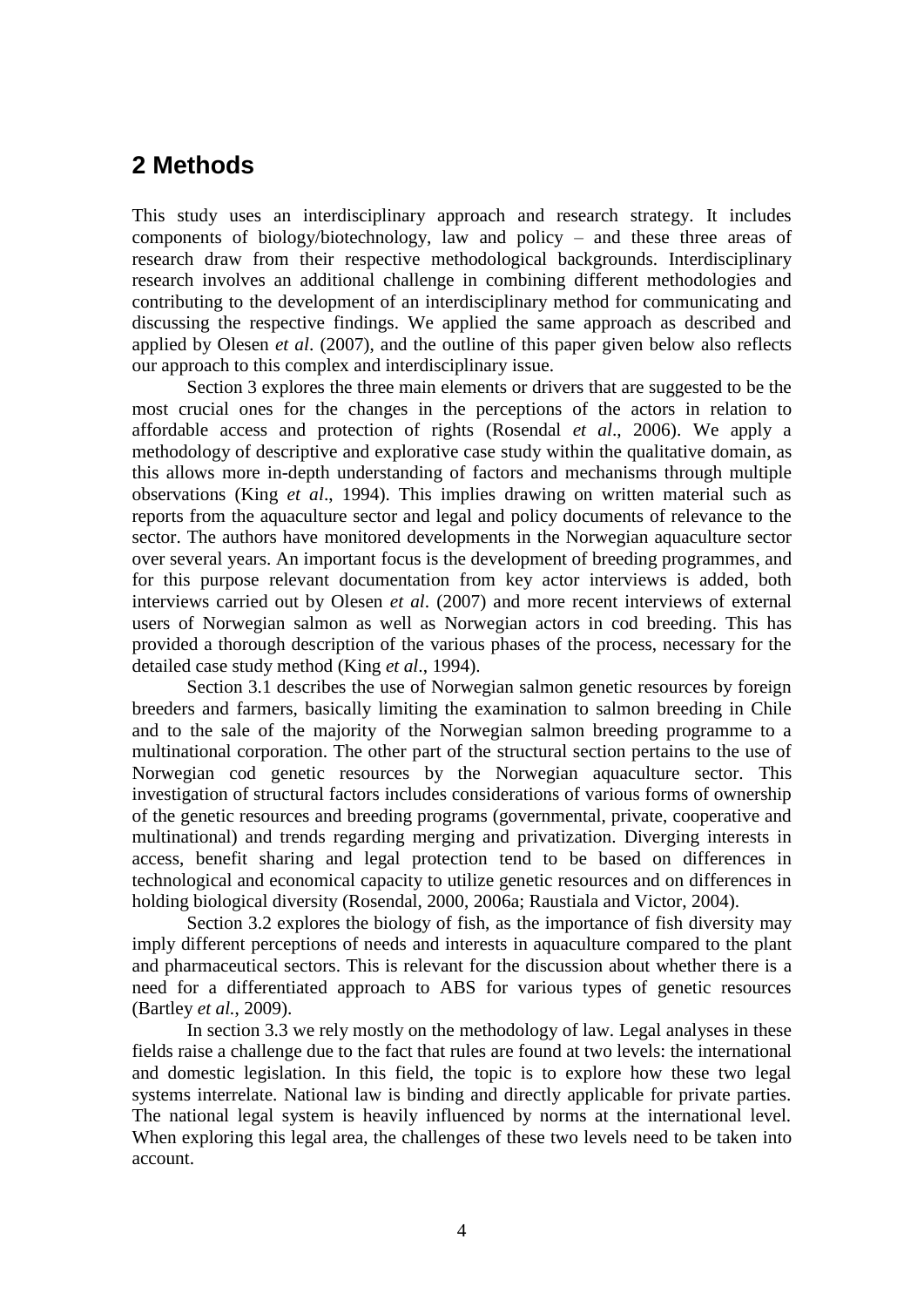For the discussion in section 4*,* we supplement the empirical data with nonstructured and open key-actor interviews. The aim here is not to provide statistical surveys, but to explore the various arguments applied as well as perceived needs and interests among stakeholders in the sector. Applying a similar methodology as used in a previous study of the domestic salmon sector in Norway, we made a selection from individuals that are involved in fish breeding (Olesen *et al.*, 2007). The respondents represent the two cod-breeding companies that provide practically all of the roe for cod farming in Norway, one private and one public breeding programme. In addition, we interviewed three representatives from the Norwegian Ministry of Fisheries and Coastal Affairs about their perspectives on property rights and access issues concerning public involvement in breeding programmes. We conducted interviews with five foreign breeding actors, including representatives for multinational corporations and international organisations central in fish breeding, in order to attain views from the user side regarding access to improved breeding material in aquaculture. Finally, we included viewpoints from discussions spurred by our paper presentations at international conventions.

# **3 Developments in the structural situation in aquaculture, the biology of aquaculture species and changes in law**

### *3.1 The Norwegian aquaculture sector in brief – structural developments*

#### **3.1.1 Foreign acquisition of farmed salmon**

There is a firm emphasis on rural concerns in the Norwegian policies and history of development of industry and society in general, including in aquaculture (White Paper, 2004–2005). Public investments and ownership have been widely used to strengthen innovation in breeding and other aquaculture technologies (Liabø *et al*., 2007). The strong public engagement in breeding from the early 1970s made Norway a pioneer in technological developments (Liabø *et al.*, 2007).

Salmon farming in Chile dates back to the early 1970s when Japan and Chile started cooperating on breeding of Coho salmon and a decade later the first Norwegian company – Chisal – was established in Chile with Atlantic salmon from Norway. Most salmon breeding companies in Norway sign contracts with cooperating multipliers that propagate their genetic material for further sale to the industry, whereby the multipliers agree that the material cannot be utilised for further breeding or sold for breeding purposes. These private law agreements have not prevented the material from being acquired (without authorization) for example by breeders in Chile and other competing countries. Prior to the heavy outbreak and epidemics of infectious salmon anaemia (ISA), which resulted in closing down of the majority of the salmon industry in Chile a few years ago, the Norwegian companies Marine Harvest, Fjord Seafood and Cermaq constituted some of the most dominant owners in the Chilean salmon sector; controlling about one fourth of the Chilean salmon industry (Liabø *et al.*, 2007). Norwegian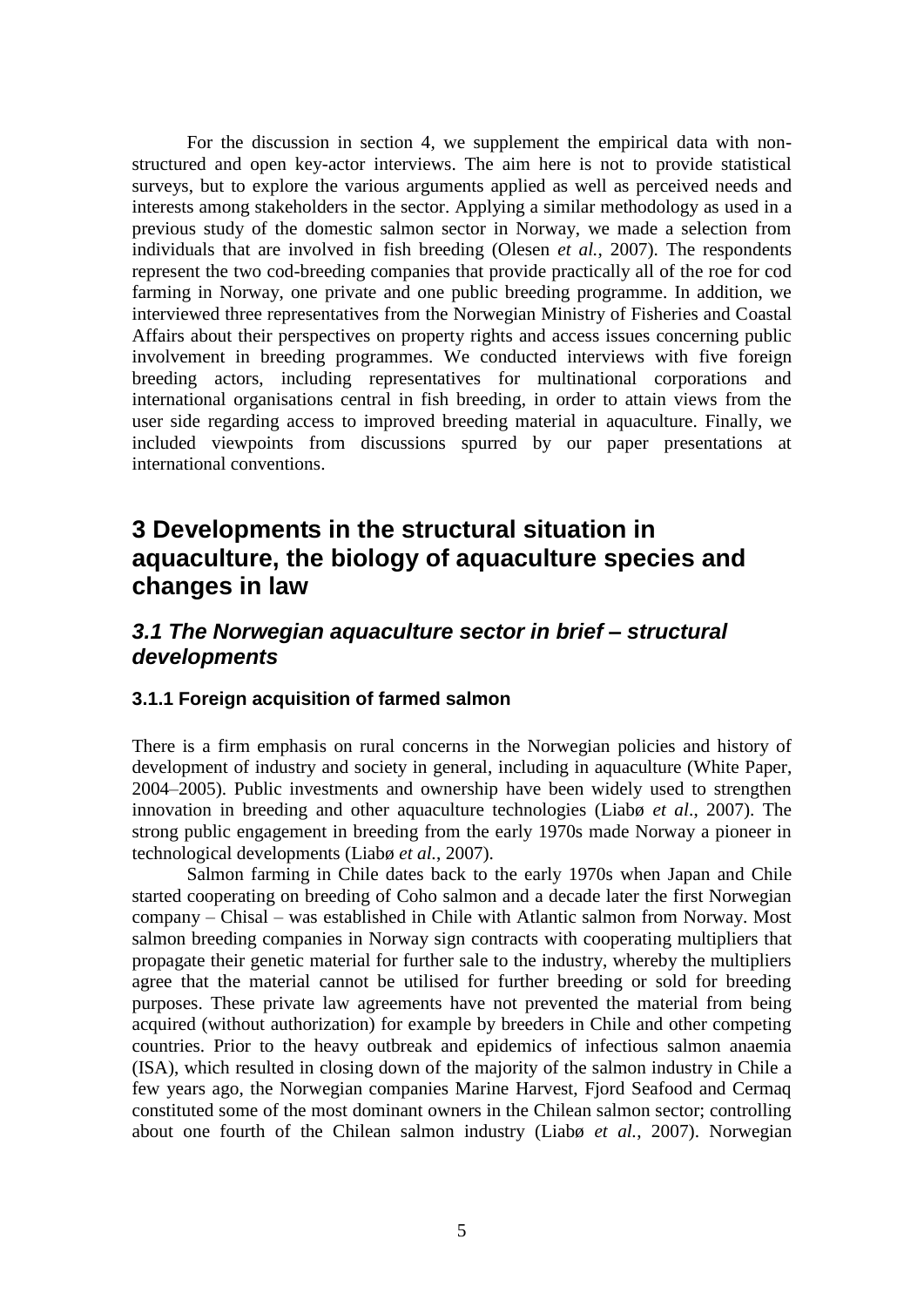breeders still have the largest market share of stem fish, roe production and production of farmed salmon globally.

In Norway, salmon breeding programs were started with public financing in 1971 by the non-profit research institute AKVAFORSK<sup>4</sup> (Gjøen and Bentsen, 1997). The base populations of these programs were collected from Norwegian rivers (Atlantic salmon) and from Scandinavian farmed populations (rainbow trout). The breeding populations for Atlantic salmon and rainbow trout were transferred in 1985–1989 to 'The Norwegian Salmon Breeding Association' under the cooperative ownership of the salmon farmers' organizations.

However, as a result of an economic crisis in the late 1980s, ending with the bankruptcy of the cooperative Fish Farmers Sale Organisation, this activity was transferred to a shareholder company in 1992 (at present Aqua Gen  $AS$ ).<sup>5</sup> At that time it was decided that the value of the breeding material should be secured in a way that took care of the public interest. The structure of ownership was therefore divided between private and public shareholders, but this structure was only bound for a five year period. At the end of that period, a different government was in charge and the largest public shareholder was turned into a private venture company<sup>6</sup> that in 2007 decided to sell its shares in Aqua Gen AS. The other shareholders decided to waiver their pre-emptive rights. The German EW Group, which is also the holding company of the world's leading poultry genetic companies (Aviagen), concluded an agreement to take over majority ownership of the shares in Aqua Gen AS (Fish Farmer 2007). Thus the Ministry of Fisheries and Coastal Affairs (MFCA) gradually lost control over the material from the originally public breeding programme for salmon.

Currently, the Norwegian legal system is unclear about regulating genetic material originating in the wild or coming from public breeding programmes, and hence a comprehensive management system for aquatic genetic resources is not in place. The sale of Aqua Gen AS to the German EW Group is illustrative of the dilemma. Aqua Gen had become the leading supplier of genetic material to the global salmon farming industry, with just over 35 per cent of the world market. Single genes or other inventions based on this material can now be patented; the likely consequence is that others' use of the same genes can be restricted. Through the sale to a private foreign company, Norwegian salmon farmers may end up in a situation with limited access to breeding material from Norwegian rivers. This breeding material can now in theory be patented and removed from the public domain. The development has moved from a situation of public control and ownership, via a cooperative situation, to the current situation of increasingly dominating market actors. Market dominance is often sought through internal vertical integration, controlling several parts of the chain from breeding and hatcheries to sale of finished products, with a monopoly as a possible future situation at the other end of the continuum. This raises a question about possible effects of recent Norwegian access regulations in the Nature Diversity Act and the Marine Wild Species Act.

<sup>&</sup>lt;sup>4</sup> Institute of Aquaculture Research AS.

<sup>&</sup>lt;sup>5</sup> The largest owner was Verdane Capital. There is also cooperation between Aqua Gen and Norsvin and the two have established Geninova. By 2007, AquaGen had about 50 per cent of Norwegian roe production; Salmo Breed had 40 per cent, while Mowi- and Raumastammen provided the last 10 per cent (Liabø *et al*., 2007).

 $6$  The Four Seasons Venture, later renamed Verdane Private Equity AS.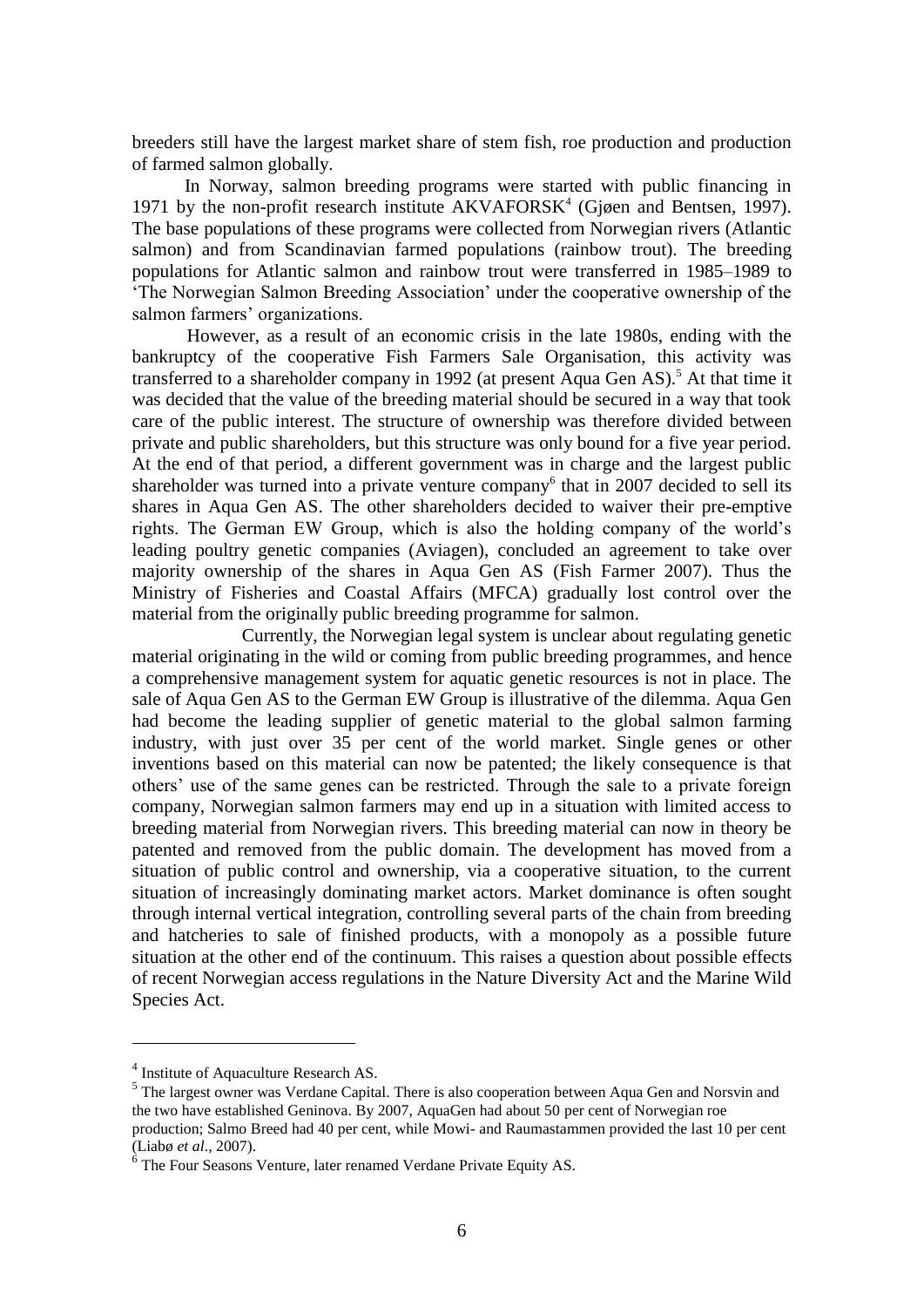#### **3.1.2 Domestic cod breeding**

Until the financial crisis and the extensive recession starting in Europe and USA in 2008, cod farming was increasing rapidly and the prospects looked very promising. Cod production was also growing in Canada, USA, Iceland and the Faroe Islands, but Norway has been far ahead in terms of production, breeding and technological development (FHL, 2008). 7 Farmed cod has been a rapidly growing industry in Norway; over three years the production increased from 946 tonnes in 2003 to more than 10,000 tonnes in 2006. The downside of cod farming is that, unlike salmon, cod is caught wild throughout most of the year, giving steady competition to farmed fish. Another problem is that, similar to early phases of salmon farming, the cod farming sector is plagued with disease. During the financial crisis and its aftermath in 2009–2010, the cod sector was hit especially hard. At the same time cod quotas for wild fish were increasing, causing prices to plummet (Dreyer and Bendiksen, 2010). On the positive side, before the recession there was at least a stable market that was already familiar with this product and the quotas for wild cod fish were relatively small.<sup>8</sup>

Capital investments in cod farming from 2000–2007 were about NOK 2 billion and the maintenance of breeding programmes is very capital intensive (FHL, 2008). The national project on cod breeding was initiated in 2001, with Nofima-Troms $\varphi^9$  as the main research actor in collaboration with the Ministry of Fisheries and Coastal Affairs (MFCA). There was also a private actor engaged in breeding, MarineBreed, with production and breeding based on genetic improvement through selection of families and also based on wild fish catches from various localities along the coast (Liabø *et al.*, 2007:77). The low demand for cod roe resulted in bankruptcy for MarineBreed (*fish.no*, 2011). The commercial prospects have gone from strenuous to almost total collapse in the cod farming sector. There is an increasingly high discrepancy between capacity and actual production in the cod farming sector (IntraFish, 2007). This situation points to the need for increased security in order for the sector to survive, with regard to secure innovation, secure access to healthy breeding material, and improved development of vaccines and medicines.

The current official goal is to retain the national cod breeding material and associated competence and knowledge bases that are being built up as a Norwegian public good asset. The end goal is not, however, to keep the breeding programme for cod within the public sphere. The official view is rather that cod, like salmon, is intended to become profitable and commercialised at some point down the line, but the legal process of how to deal with this has only just started.<sup>10</sup>

<sup>7</sup> Intervju med NN*,* Research Institute, Norway 9 Juni 2009.

<sup>8</sup> R&D leader at Norsk Sjømatsenter, Jørgen Borthen (to *Nordlys*, 12 February 2007).

<sup>9</sup> Nofima-Tromsø (Fiskeriforskning) is a national research institute owned by the private Norut Gruppen AS (51 per cent) and the Ministry for Fisheries and Coastal Affairs (49 per cent).

<sup>&</sup>lt;sup>10</sup> Interview with NN1, Ministry of Fisheries and Coastal Affairs, 26 August 2009.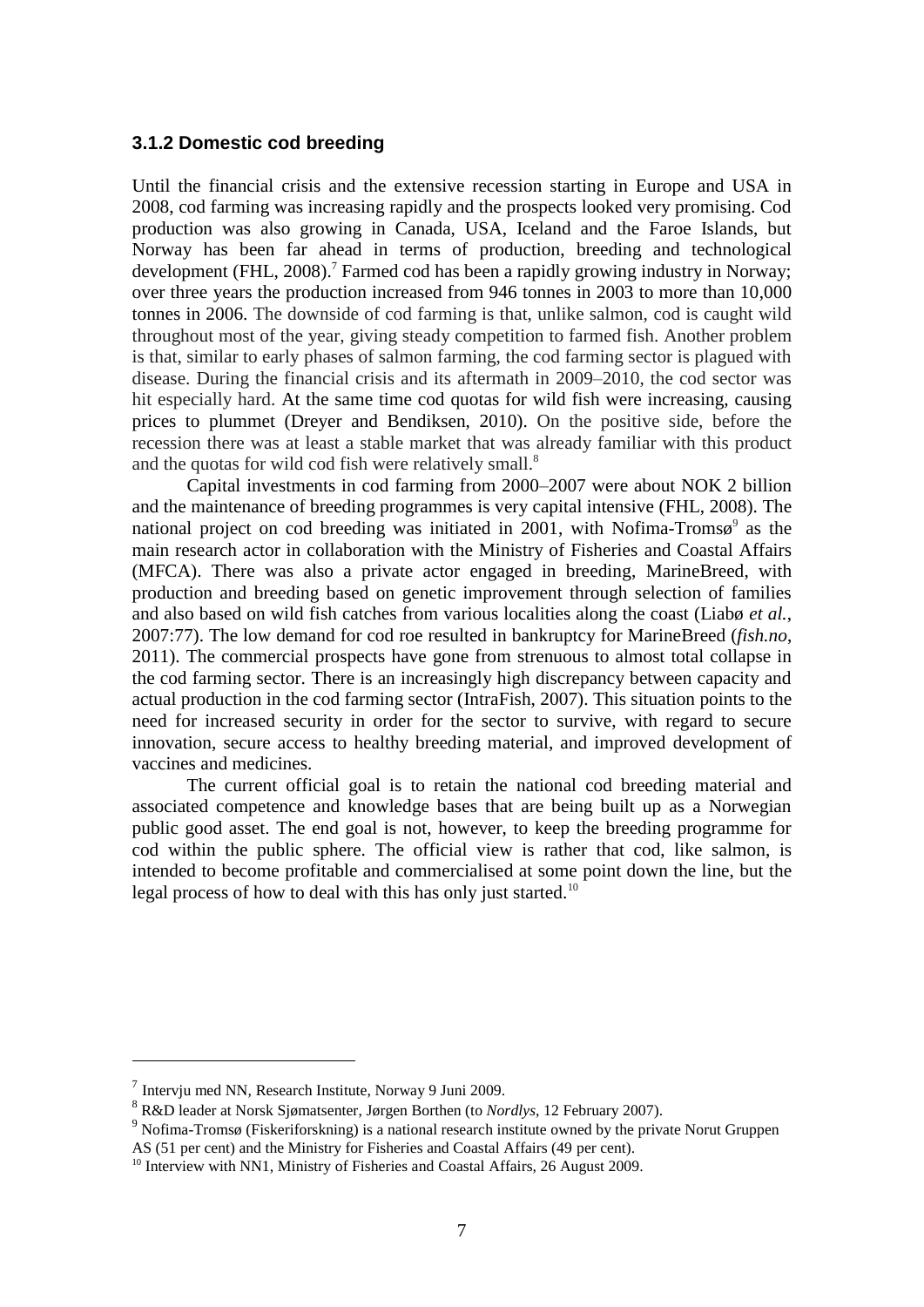### *3.2 Technological developments and the biology of cod and salmon*

Deliberate or unintended inbreeding has been practised in fish breeding – often with severe inbreeding depression as a result (Bentsen and Olesen, 2002; Eknath and Doyle 1990; Kincaid et al., 1977). Fish are more complex organisms than plants and will, like other animal species, usually suffer from inbreeding depression and reduced viability if inbreeding occurs. Furthermore, genetic-improvement programs for farmed fish (referred to as breeds or stocks rather than varieties) are usually based on selection of the best-performing individuals within the population as parents to the next generation, rather than selection between populations or strains. The larger the genetic variation within the population, the better is the prospect of rapid response to selection. Consequently, genetic improvement programs for fish will aim at minimizing inbreeding and maintaining as much genetic variation as possible within the population.

Comparing salmon and cod breeding, there are a few important differences. One important difference has to do with technological and structural developments over time, as salmon is much further down the road in terms of breeding, market consolidations in the sector, and marketing compared to cod. The salmon-farming sector in Norway as a whole has a long history of being characterised by rapid market fluctuations, with accompanying rapid bonanzas and great losses. The same is true for cod and shrimp which we also examine and compare, but salmon is ahead on these parameters and we will return to this dimension as we comment upon future developments in the various sectors.

Another central difference is biological, as cod tends to mature and spawn in the sea cages, with the added risk – and added cost – this represents to the local environment. Unlike salmon, cod spawns in the sea rather than in the rivers. It is argued that escaped salmon may affect wild populations through problems related to competition, gene flow and disease transmission (Ferguson *et al*., 2007). Escaped cod may represent a more immediate problem for wild fish relatives as it may spawn in the sea cages, both in terms of possible competition and gene flow and as a source of pests and diseases (Svåsand *et al.*, 2007). Carp and some types of shrimp farming (monodon) represent similar challenges to local wild species, as they are also native to India (Ramanna Pathak, 2012). Although exotic species may also represent a threat to ecosystems, farmed tilapia seems to be regarded as less problematic in South-East Asia. GIFT tilapia originates from three African locations and has been subject to very successful breeding in Asia through the GIFT programme (Eknath and Hulata, 2009; Greer and Harvey, 2004; Ponzoni *et al*., 2010). Currently, however, the GIFT breeding material is inaccessible to African breeders, as African countries have been excluded from benefitting from the GIFT programme out of fear of genetic contamination (Ponzoni *et al.*, 2010).<sup>11</sup> Significantly, it is only in the case of the African tilapia that this type of concern has had implications for access issues in aquaculture.

An important common biological aspect is the relatively long time interval (two to three years) between acquisition of roe and marketing of farmed fish. This makes

 $11$  WorldFish and the FAO are now engaged in a project in Ghana, which aims to test possible consequences of reintroduction in an organised manner. The rationale is that if WorldFish fails to do this, it is very likely that African countries will soon experience irresponsible introduction of farmed tilapia through other channels (interview, Raul Ponzoni, WorldFish, November 2009).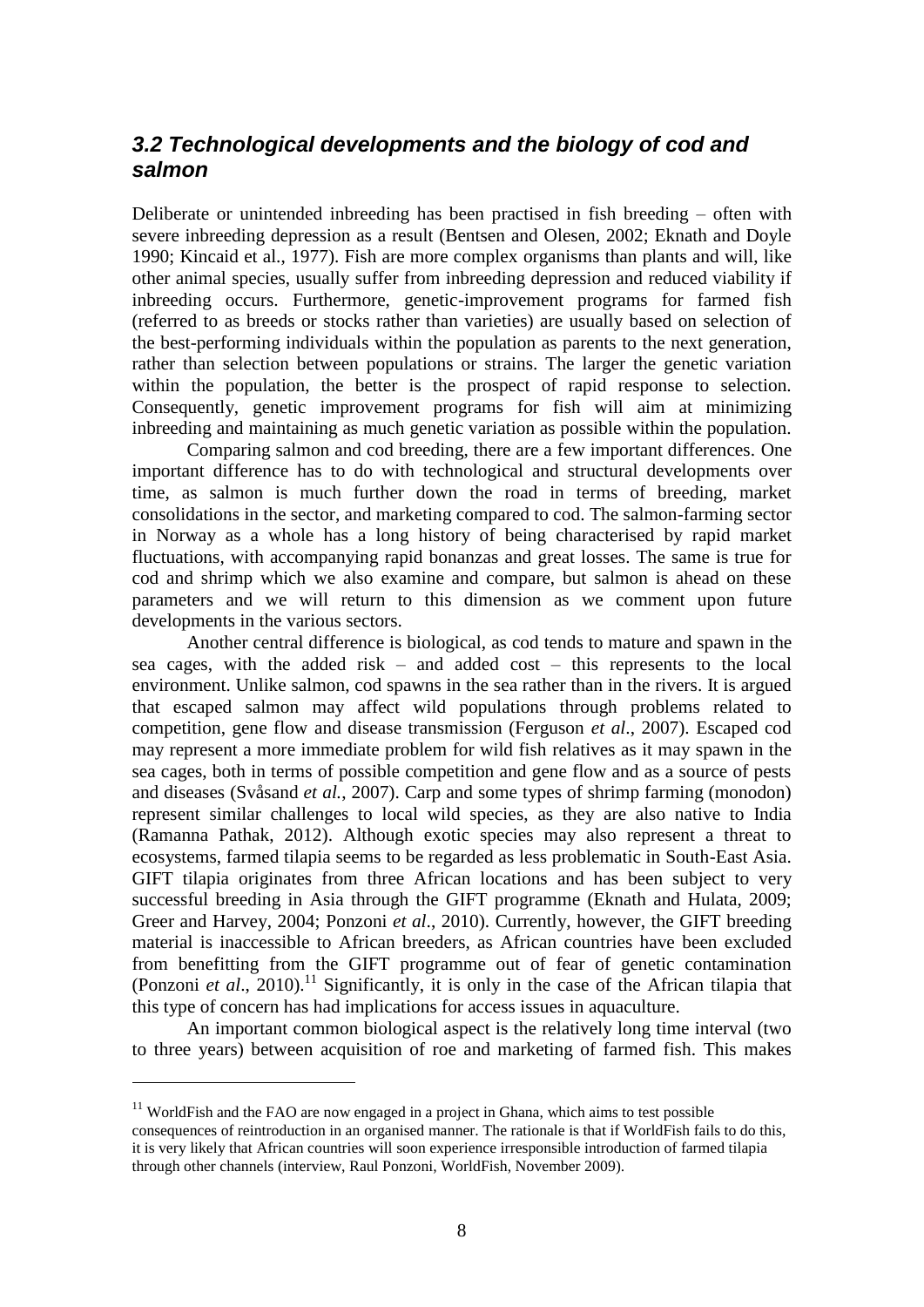salmon in particular more vulnerable to market fluctuations compared to most agriculture crop production, where seeds will yield a harvest the same or following year.

Modern biotechnology is expected to increase genetic improvement of aquaculture species, and the fields expected to have most significant impact are DNA markers and transgenics (Hayes and Andersen, 2005). Furthermore, application of new tools of molecular genetics for gaining understanding about genetic regulation of complex traits such as disease resistance may be important. The recent decade's research funds have prioritized genomic research and applications in animal production, including aquaculture. However, in order to apply genomic information and molecular genetics efficiently, a sustainable selective breeding program is a prerequisite (Myhr *et al.*, 2011; Olesen *et al*., 2011).

During the last decade, genomic research about salmon in Norway has been given great priority, through for example the FUGE research program of the Research Council of Norway. This is expected to be a strong driving force for patenting of innovations in this field. Interestingly, two salmon breeding companies in Norway (AquaGen) and Scotland (Landcatch Natural selection) did not choose to patent the QTL gene for the important and costly viral disease infectious pancreas necrosis (IPN) before they published the results (Houston *et al*., 2008; Moen *et al*., 2009). This may reflect that the companies at that time found it too cumbersome and demanding to enforce patent rights of such a gene. However, as this happened before AquaGen was taken over by the strong MNC EW group, patenting might still become the chosen protection strategy for a new and important QTL for disease resistance in farmed salmon in the near future. Both of the largest salmon breeding companies in Norway continue to search for different DNA markers and QTLs for disease resistance, and a representative from one of them finds it much easier to market the seeds when they can market a special feature such as genetic resistance (Olesen *et al*., 2007).

The genomic and disease research and cod genome mapping programme have had a much shorter history compared to salmon, but QTLs are also expected to be discovered in cod, as e.g. exceptionally high heritability (0.68) has been recently reported for vibriosis (Bangera *et al*., 2011), and research for possible QTLs is ongoing. However, for most diseases many genes with small effects are likely, and for these traditional selection or genome wide selection (GS) (Meuwissen *et al*., 2001) will be needed to improve genetic resistance, with less scope for patenting.

### *3.3 International obligations and domestic legislation: access, equitable sharing, conservation, and innovation*

From a practical legal point of view, domestic legislation is the most directly applicable one. This does not exclude that changes at the international level can influence the behaviour of the actors in a specific area. Also the theory of law can have a motivating effect on the behaviour, in a more indirect manner.

Two main clusters of laws and norms are, as introduced above, particularly relevant: intellectual property rights and fairness-based rules of rights to genetic material, including affordable access. Since this is an area of law where national legislation affects international activities (trade, access to and transactions with resources), and national law is influenced by international harmonisation, these sets of law are at very different stages when it comes to institutional capacity and to the level of legal functionality, i.e. implementation at domestic level.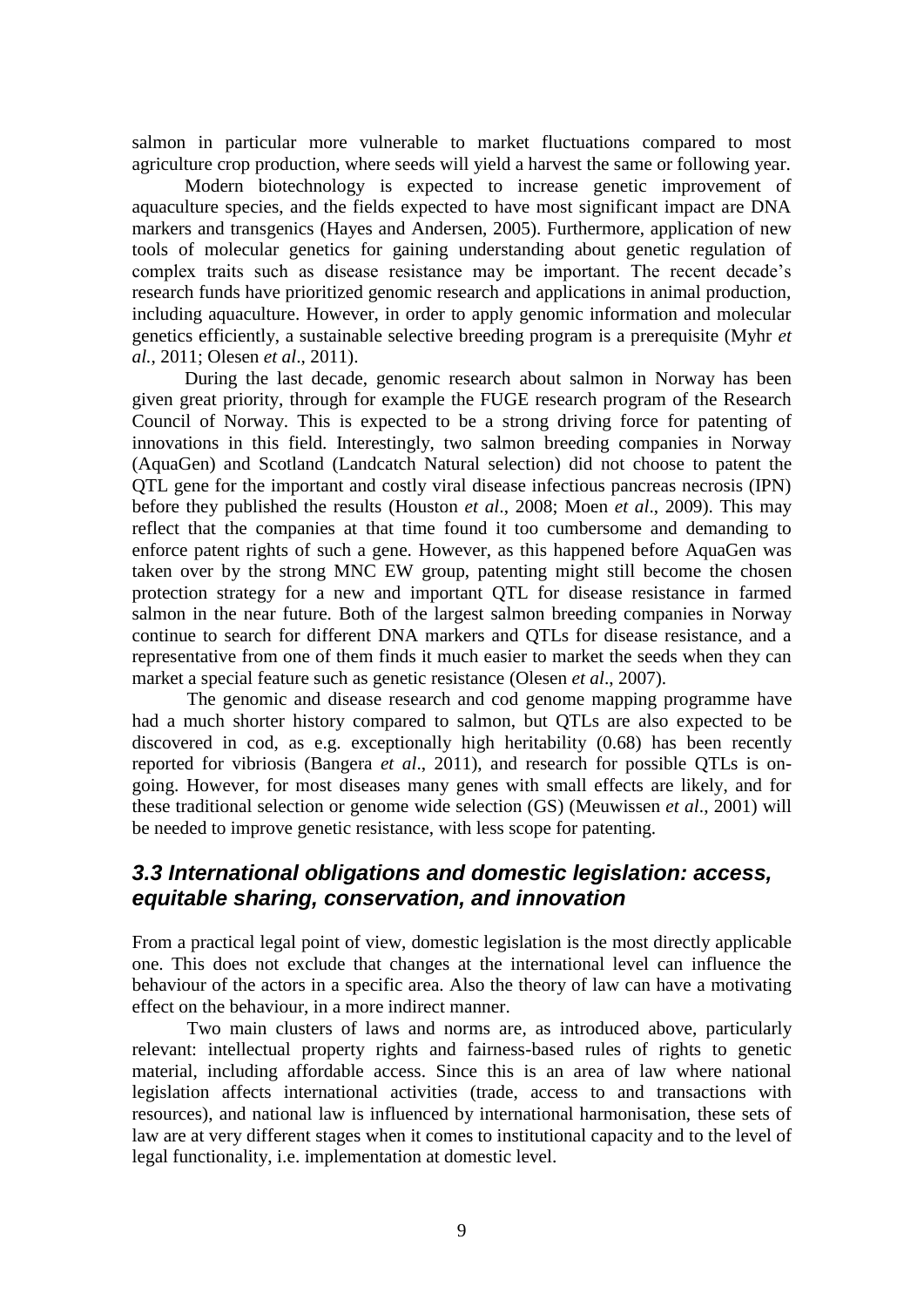Patent law has a longstanding history of international harmonisation. When international harmonisation treaties were concluded, such as the TRIPS-agreement in 1994, these harmonisations were easily implemented as the institutional structure was already established. The already existing institutional structure makes harmonisation a relatively easy task, as the implementation of the harmonising rules happens by changes in the wording of the relevant acts.

Rights and rules on ABS were first introduced as new norms at the international level in the CBD in 1992. At the time of signing the CBD, there were no existing national or international institutions in which these rules could be integrated and made functional. This structural difference between these two regimes has only to a limited extent been recognised as an explanatory factor for understanding the lack of success of ABS in providing concrete benefits (Rosendal, 2006a, 2006b). The obligations set out in the CBD were not followed up until 2009, when the Norwegian Nature Diversity Act passed Parliament. At the time of writing (2012), the Ministry of the Environment has still not presented the administrative regulations for making the act operational between citizens. The lacking legislative, policy and institutional structures are likely to hamper implementation of the ABS norms and objectives of the CBD.

Access to genetic resources, conservation, equitable sharing of benefits, and IPR systems to boost innovation are all internationally agreed objectives – but they are not necessarily mutually compatible (Rosendal, 2006a). However, they are interlinked in that conservation is basically a prerequisite for access, innovation and benefit sharing. The essence of the CBD is to tie the utilization of genetic resources to ABS as a commercial mechanism for sharing a fair and equitable part of the benefits created by the utilization of genetic resources (GR) to purposes of conservation and sustainable use. Access to the genetic resources is a prerequisite for use and thus benefits are to be created in a short term perspective. Little innovation will take place without affordable access. Long term use and benefit creation from genetic resources presupposes conservation and maintenance of the resource base. The CBD attempts to establish a system for innovation based on biodiversity contributing in a fair manner to the longterm conservation of diversity.

IPR legislation is based on a completely different set of normative justifications. It seeks justification in spurring the incentives for innovation. (Innovation based on biological and genetic resources is important for mankind, as otherwise useful products and processes could be left undeveloped or undiscovered if innovation is stifled.) There are, however, indications that recent developments in bio-patents might have a chilling effect on innovation. This includes the potentially stifling effect from broad patent claims as access to technology will come under exclusive rights of the patent owner and increase transaction costs with respect to litigation, patent mapping and other noninnovative adverse effects (EU, 2008).

Changes in patent law to become relevant for the bio-innovative branch have mainly come from case law and not from legislators or a political desire to alter the legal system. The most comprehensive change dates back to the 1980s and a case before the US Supreme Court, Diamond v. Chakrabarty.<sup>12</sup> Here the United States Supreme Court concluded that 'everything under the sun' is eligible for patent protection in the USA. The case here was a genetically modified bacterium. Since the time of the Chakrabarty case in 1980, patents have been granted to innovations based on and

<sup>12</sup> *Diamond v. Chakrabarty*, 447 U.S. 303 (1980).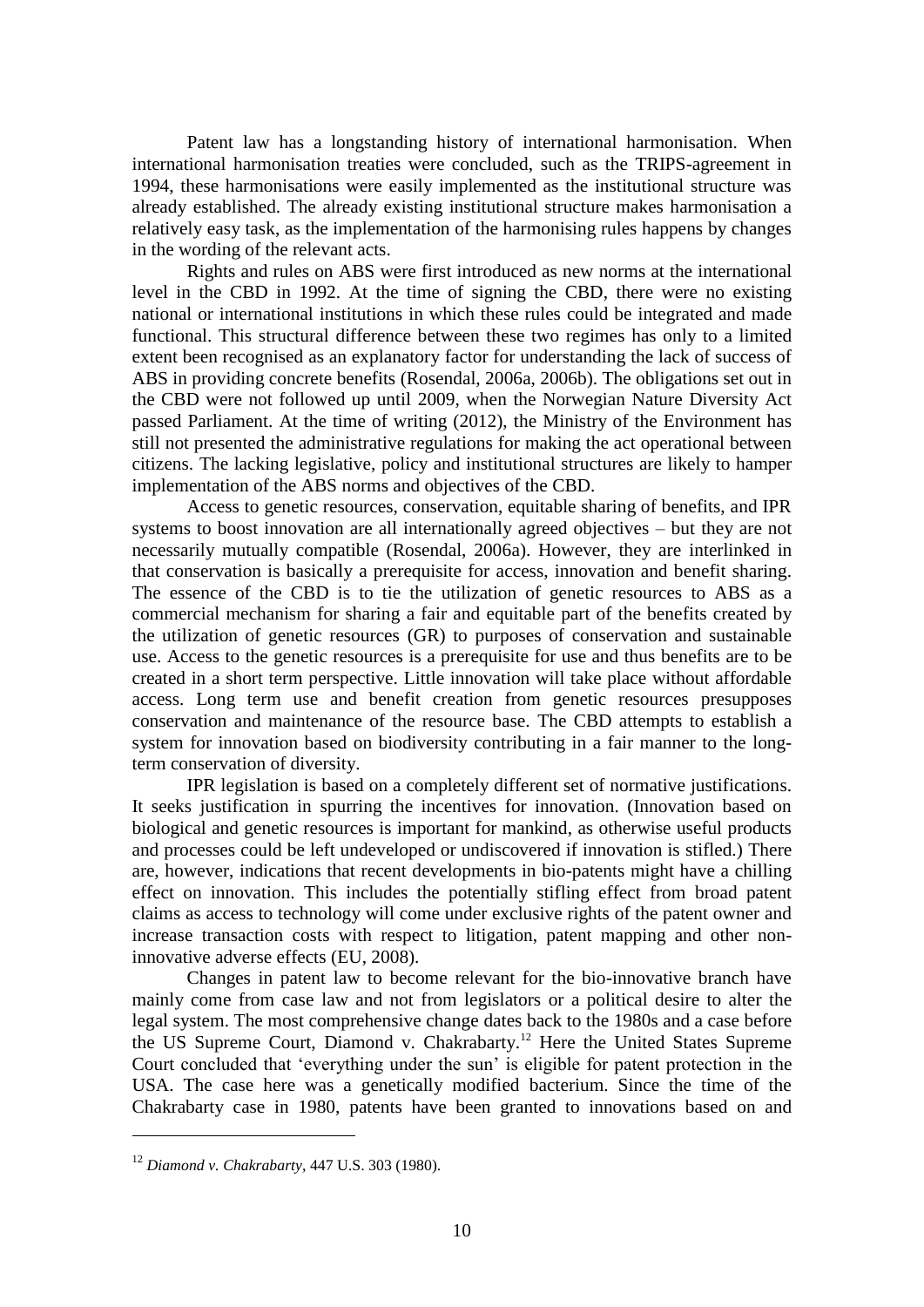covering living organisms. Patents in biotechnology have been found to become increasingly broad and the patent criterion of inventive step has been lowered (Safrin, 2004). It has also been pointed out that patent filings are increasingly replacing journal articles as places for public disclosure, hence reducing the body of knowledge in the literature (U.S. Department of Energy Genome Project, 2010). These tendencies raise more general questions about whether patents contribute to innovation or not.

The parliament of Norway, the Storting, has on several occasions, as when accepting the EU Directive on biotechnological inventions and later when Norway joined the European Patent Organisation (EPO), expressed that these amendments were politically acceptable only if other measures were taken to counter an expansive patent system. This assumption from the Storting was given limited weight in the recent judgment on a patent to a virus and to the vaccine developed from this virus. Here a virus from Ireland and similar viruses were patented by a foreign actor. A Norwegian company developed a new and supposedly more effective vaccine based on a virus strain found under Norwegian jurisdiction. The court of appeal accepted the patent and applied a quite expansive interpretation of the protected objective despite concerns raised about whether this patent was in line with the political signals which only a few years ago were emphasized as essential in order to accept the latest changes in patent law and when giving competence to EPO on behalf of Norway. There are also other signs showing that these political signals are not given any practical weight in the execution of patent rules. The board of ethics for the patent office has received only one case and in that case the patent was granted despite their recommendation to reject it. Each small step in making the patent system stronger seems insignificant, but in sum the system is becoming increasingly strong for large actors.

The patent systems do not recognise norms outside their own logical and internal justification. Thus, the patent system as a commercial system has not been coupled with ABS as a redistributive and commercial system. The link between exclusive rights and access rules is problematic, as very limited amounts of benefits arising from utilization of genetic resources have been shared with providers. The ABS in the CBD seeks to balance expanding patent regimes by establishing a compromise between access to technology and access to the input factors in biotechnology – genetic resources (Koester, 1997; Rosendal, 2000). This interaction between different international objectives has caused North-South conflicts over access to seeds and medicinal plants versus patented technology in the agriculture and medicinal sectors (Gehl Sampath, 2005; Sheldon and Balick, 1995). This differs from aquaculture and animal husbandry, where breeding material has usually not moved from south to north. Without benefit sharing from utilisation of genetic resources, there may be less will and ability to conserve biodiversity in developing countries – although this particular dimension has less immediate relevance in aquaculture compared to the agricultural and pharmaceutical sectors (Bartley *et al.*, 2009).

Turning to domestic norms and regulations in Norway, the overall goals for aquaculture are linked to safeguarding coastal settlements and increasing value, sustainable management and innovation (White Paper, 2004–2005:9, 136). Norway acknowledges responsibility for about one third of the world's remaining populations of wild Atlantic salmon, as well as environmental responsibilities through Norwegianowned salmon farming and production domestically and in other countries (White Paper, 2008–2009:142). This raises interesting questions about the relationship between Norwegian utilisation of this resource and Norway's responsibility for managing the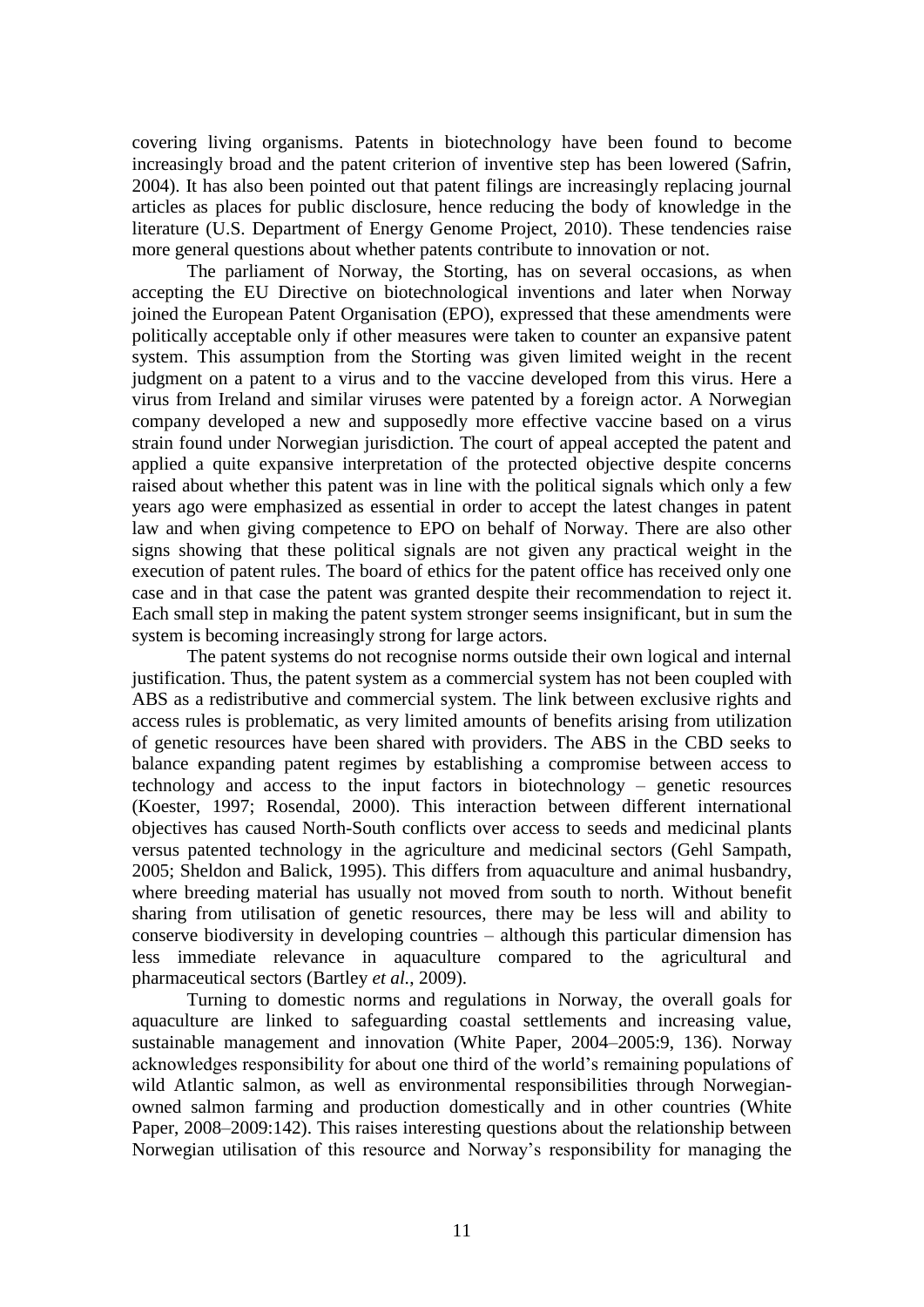wild material according to the CBD. At the domestic level, Norway has recently developed two relevant legal acts: The Nature Diversity Act of 2009<sup>13</sup> and the Act on Management of Wild Marine Resources of 6 June 2008.<sup>14</sup> The two acts establish similar but not identical approaches to the balance between access to and legal protection of genetic resources. The Wild Marine Resources Act grants discretion for the government to establish a procedure of governmental permission before bioprospecting of *wild* marine genetic resources, and is hence of less immediate relevance to export from breeding programmes, where the material may no longer be regarded as wild. The Nature Diversity Act establishes genetic material as a common resource that should remain a common property resource in Norway, and it also gives the Ministry the discretion to require permits for accessing genetic resources. Both Acts require the respective ministries to supplement the legislation with detailed administrative regulations for access to genetic resources, which have not yet been developed.

It is yet unclear whether the Wild Marine Resources Act includes genetic material from public breeding programmes, as the wording uses 'living in nature' as the criterion for being a common resource (Tvedt, 2010). There are several challenges that need to be overcome in the administrative regulations. One is the relationship between access to the resource and the right to use it for a patented invention. Another challenge is the link between these rules on access and rights to genetic diversity; both the domestic dissemination as well as export of fingerlings and breeding material will invariably include the genetic material – and may hence require special protection in order to secure the interests of the breeder and/or exporter to maintain these resources as common property.

Summing up, current domestic legislation does not answer the question about rights to public breeding programs or securing the rights to the breeding material when it is sold from a breeding program as part of commercialisation. This and the fish breeders' request for balancing access and protection of genetic resources are not resolved in any of the recent acts, as the administrative regulations are not yet in place.

## **4 Discussion and comparison across cases**

In the following three sections we look at how regulatory, biological and structural factors may affect access to improved breeding material by way of encouraging (or discouraging) intellectual property rights, such as patents. Can patents spur innovation in fish breeding? Can patents contribute to increasing the percentage of farmed fish based on genetic resources from modern family-based breeding programs above the 10 per cent reported by Gjedrem *et al*. (2011)? We first explore the interaction between access issues and structural developments in terms of increased globalisation and ownership by transnational actors – looking at the balance between access and legal protection in asymmetrical relationships (small scale/large scale actors). Next, we discuss how these structural traits compare with normative and political goals for aquaculture. The third section looks into how biological and technological developments may affect the perceived needs for applying patents in this field of innovation and hence, again affect the balance between access and legal protection.

<sup>13</sup> Ot.prop. 52 2008-2009 *Lov om forvaltning av naturens mangfold*. Into force July 2009.

<sup>14</sup> Ot.prop. 20 2007-2008. Into force January 2009.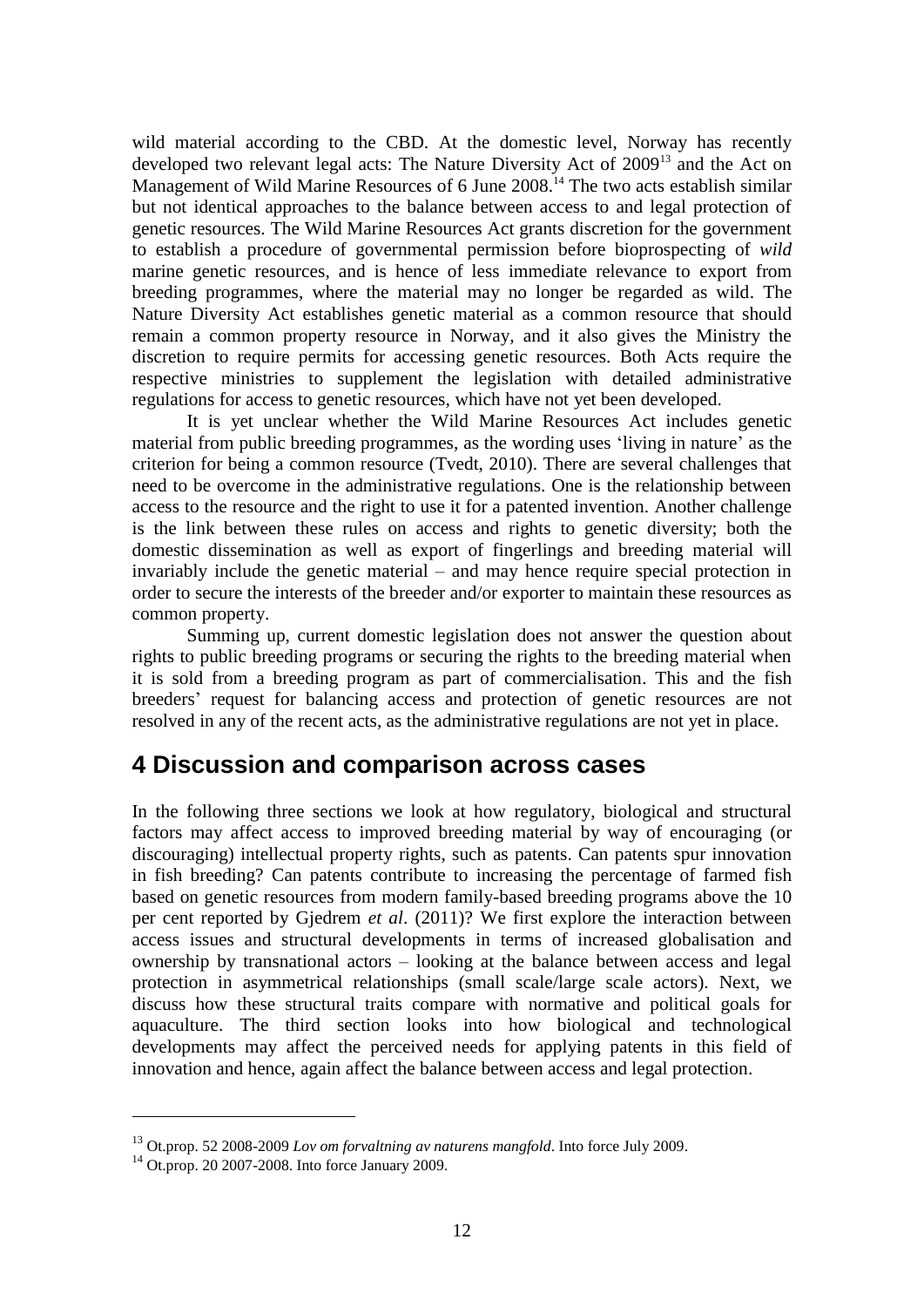### *4.1 Affordable access issues and structural developments: foreign use of salmon breeding material and globalised aquaculture*

In contrast to seeds and agriculture, there have been few cases of ABS issues arising in the aquaculture sector. A simple explanation, as stated by FAO, is that '*exchange of aquatic genetic resources has generally not been from South to North as appears to have been the case in the crop sector*' (Bartley *et al.*, 2009:33). This trend is substantiated by another conclusion in the FAO report (Bartley *et al.*, 2009:33), that '*concern for compensation for providing aquatic genetic resources used in other countries has not yet been widely expressed* (p. 33).' The exchange has taken other avenues, most importantly from South to South, as in the cases of tilapia and catfish. There is also a significant channel from North to both North and South, particularly in the case of salmon (Bartley *et al.*, 2009:38; Liabø *et al.*, 2007).

In a study of the Norwegian salmon farming sector, a frequently asked question was whether Norwegian salmon breeders might lose control over breeding material, as the salmon genetic resources were shipped out to Chile, Scotland and elsewhere (Olesen *et al*., 2007). Looking at the evolving market structure, however, we find that Norwegian actors have become very dominant in salmon farming in both Chile and Scotland. This goes a long way in answering the question of how Norwegian actors may be affected by external use of Atlantic salmon breeding material. Probably not very much, as most of the export has gone to Norwegian-owned transnational companies in other jurisdictions..

This situation nevertheless raises interesting questions in a sector with a high level of global competition. As the dominant owners in the salmon sector in Chile and Norway have been largely the same, this has raised questions about their incentives to heed the warnings about high risk of rapidly spreading diseases in Chile. As salmon is produced for international markets, it is said that Chile's loss is Norway's gain – or rather the gain of transnational corporations producing in several countries, such as Marine Harvest and Cermaq. Marine Harvest was the largest producer not only in Chile, but remains so in Norway as well as in Canada (British Colombia) and is among the largest in Scotland. The loss in market shares for the Chilean export may be picked up by other parts of e.g. Marine Harvest's salmon producers. Either way, the main losers are the local workers and communities in Chile.

While the FAO report (Bartley *et al.*, 2009) reported few signs of ABS issues arising across national borders over utilisation of aquatic genetic resources, the structural developments may give rise to future access issues between small and large scale actors in the fish farming industries. That would however, seem to be at odds with central policy goals (White Paper, 2004–2005). This brings us to the next section where we examine the interaction between structural and regulatory factors.

### *4.2 From public-good thinking to private ownership: norms and regulations at odds with structural developments?*

The breeding sectors across species are prone to rapid structural changes in response to calls for profitability and commercialization. A recurring question is what this may imply for upgraded breeding material in public breeding programmes in terms of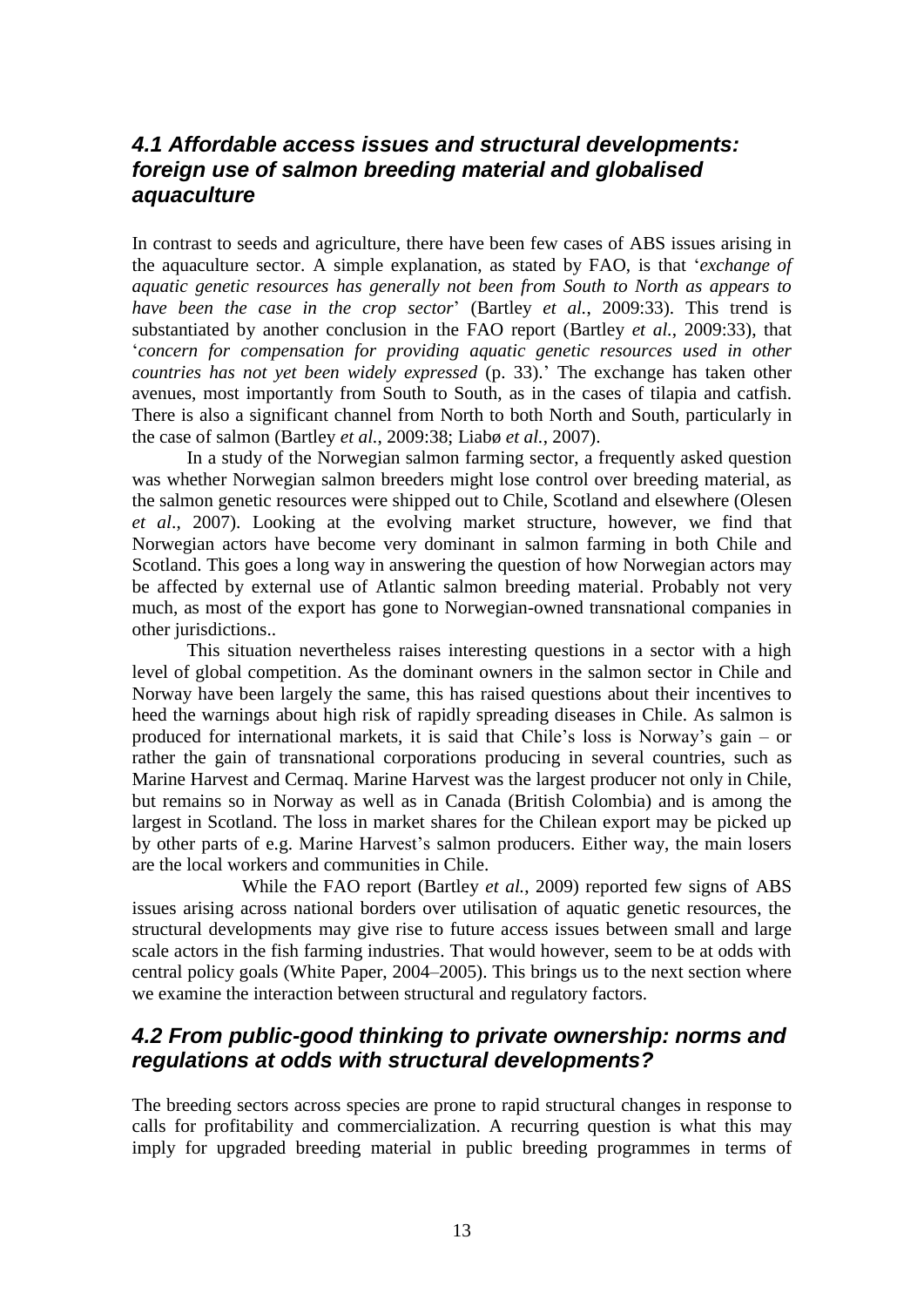innovation and affordable access. Do governments intend to maintain affordable access to publicly-funded breeding material and how does this correspond with the perceived needs for any legal instruments? A general problem is how to ensure that breeding programmes receive the necessary share from improved fish to keep up the high quality of the stock. The cost of maintaining a good, disease-free product is very high, but much of the profits are reaped by other actors in the value chain (Olesen *et al.*, 2007). One question is whether the market can be expected to deliver the service of highquality breeding programmes as long as there is little value to be reaped from this phase.

The public breeding programme on cod is seen as a public good for Norwegian breeders (Liabø *et al*., 2007), and Scottish cod farmers were also given a positive response by the Ministry of Fisheries and Coastal Affairs, when asking to access breeding material. This example from cod breeding is similar to the early days of salmon breeding in Norway, which was also characterized by publicly funded breeding programmes and a normative emphasis on sharing. It is a source of worry in the cod sector that a situation similar to that of salmon may occure; that public investments end up being privatised and the breeding material less accessible. The authorities are also concerned that the public and private cod-breeding programmes should be able to compete on a level playing field, so that the programme with public funding is not given unfair competitiveness. At this early stage, it is acknowledged that it is very hard to fund a cod-breeding programme, as the economic returns from increased growth may still be a long way off. For salmon, the real growth and economic returns from the breeding program were not apparent until about the fourth generation – and cod is still only in the second or third. There are two major reasons why public funding may be the preferred solution, at least in the early phases.

First, during the early phases of breeding, basic mass selection using individual phenotypic information can provide a similar and much cheaper response in growth. This is why more advanced breeding programmes are often less profitable, particularly on a short term, as they are at least equally costly to start and run as the first generations. However, phenotype or mass selection usually has much more limited prospects for selection towards a broader breeding goal with several traits, such as disease resistance. Also, it may be more vulnerable to inbreeding, with resulting genetic erosion. Hence, in the long run, the more advanced family-based breeding programmes will become more economically and biologically viable – or sustainable (Bentsen, 1990; Gjedrem, 2005; Olesen *et al*., 2011).

Second, compared to a private breeding programme that aims at short term profit, a public or cooperative programme may have a broader range of breeding goals, including animal welfare and environmental concerns (e.g. including disease and parasite resistance). It is therefore expected to obtain apparent gains in growth rate and economic returns later than a private programme – but to give healthier and more longterm, viable fish material and hence become more sustainable. This gives a competitive edge to the private cod programme in the short run, and a competitive edge to the public one in the long run. Selection for high production efficiency in terrestrial animals is known to give undesirable effects in traits like health and reproduction (Rauw *et al*., 1998). However, in the Nordic countries broader breeding goals including functional and welfare traits have been selected for. In the long term, there are examples that this strategy has paid off. The Norwegian Red (NRF) is a high-producing dairy cattle breed in which fertility and health have been included in a selection index since the 1970s.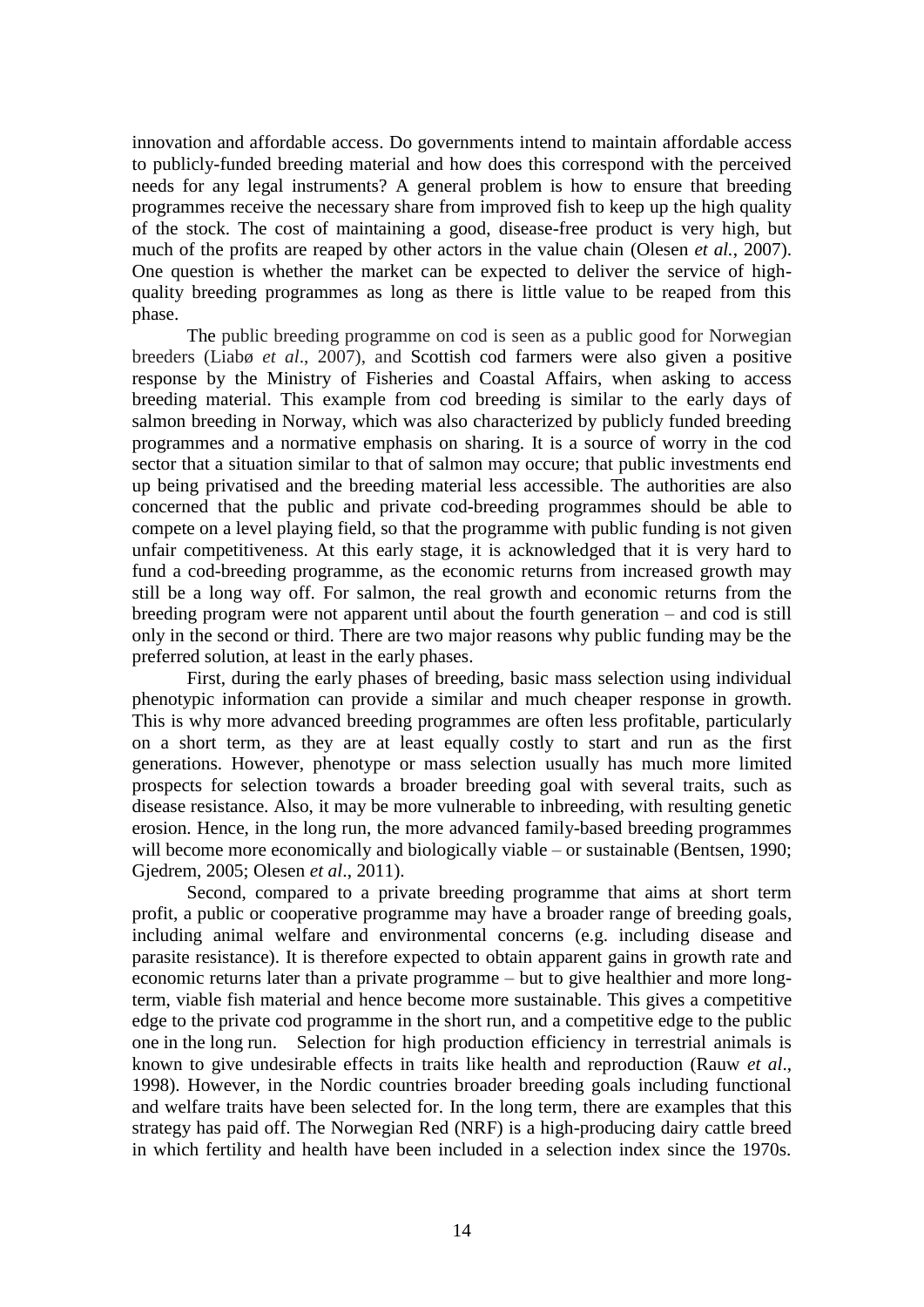The case of the NRF illustrates that production and functional traits can be successfully balanced in a sustainable breeding programme (FAO, 2007). This achievement has been based on an effective recording system and a willingness to place sufficient weight on the functional traits.<sup>15</sup>

A short-term, profit-oriented breeding programme using intensive mass selection to increase growth only, may soon need crossing and exchange with new genetic resources. Hence, that type of breeding programme may be more vulnerable to access restrictions on genetic resources, and is dependent on the existence of other compatible breeding populations. Either way, if anyone in the public or private sector wants to stay competitive, it is essential to maintain the high quality of the breeding programme. This is very costly. Just as in an evolutionary system, continuing development is needed in order to maintain fitness relative to the systems it is co-evolving with. Adapting to future changing production systems, breeding material must also be continuously upgraded to stay healthy. As new technology is continuously developed, applications of these may also be required in order to be competitive on the market.

There is seemingly little immediate value in breeding and breeding programmes. This seems paradoxical with a view to the valuable good of faster-growing and hence cheaper salmon, which results from the breeding programs. Also here we see that the willingness to pay is small but the interest in access is paradoxically high. The problem is that bringing forth fast-growing, disease-free fish is very expensive, whereas the result can be copied at very low costs. It may seem that it is neglect of this paradoxical situation that has led to pressure towards profitability and privatisation in the aquaculture sector, including the public breeding programmes. However, the cost of maintaining a good, disease-free product is very high and the question is whether the market can be expected to deliver this service, when there is such a high degree of uncertainty regarding profits. We have seen that the dominant market actors were not able to supply this service in the Chilean case. Our cases illustrate the challenge of securing the policy goals of affordable access to genetic improvements in breeding and stimulating sustainability and innovation in aquaculture. The alternative to continued funding of public breeding programmes may mean forfeiting the normative ideal of providing improved breeding material on an affordable basis. The next section explores actor interests regarding these matters in more detail.

### *4.3 Actor interests in light of biology and legal options*

The sale of the Norwegian salmon breeding programme raises questions about access to and further improvement of breeding material in (previously) publicly-funded breeding programmes. In a situation where such material is privatised, the authorities may choose to tie legal conditions to the acquisition. These could be in the form of obligations to maintain consideration of social, animal health or environmental aspects in breeding goals and regulations aimed at maintaining affordable access to breeding material from programmes developed by public funding (e.g. restrict patenting). The issue also relates to how the obligations under the CBD have been implemented into Norwegian legislation. The authorities seems to interpret the CBD to oblige Norway to take measures to ensure that further developments of upgraded breeding material remain in

<sup>&</sup>lt;sup>15</sup> For further information see:  $\frac{http://www.geno.no/no/Forsiden/Om-Geno/ and}{}$ http://www.genoglobal.no/no/Home/About-Geno/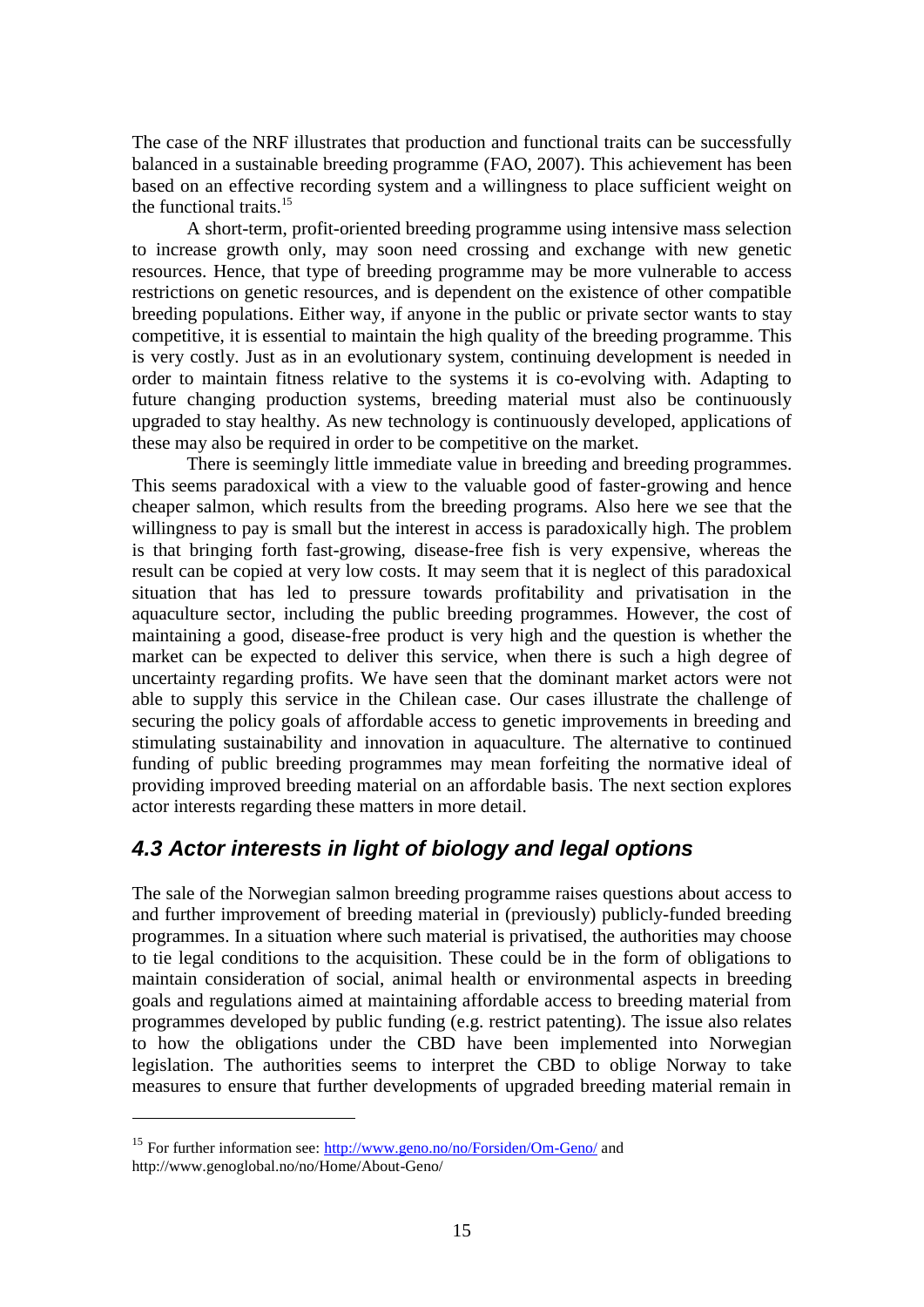the public domain and remain accessible, and they seek knowledge regarding how to formulate and enforce such regulations based on the recent Nature Diversity Act.

Most actors are becoming more concerned with questions of access and exclusive rights to the wild and improved breeding material that is central to their trade (Olesen *et al*., 2007). While most salmon breeders are still confident of the superiority of their own breeders' lines, they also acknowledge their vulnerability, should access to new and improved materials or traits become severely restricted. There may be a future need for external acquisitions of breeding material, as new diseases turn up or new characteristics are demanded (e.g. disease resistant characteristics). The genes for such traits may be found in wild materials or other improved stocks, and failing to include such characteristics due to e.g. high royalty rates would mean rapid business failure (Olesen *et al*., 2007). For transnational corporations, the solution may be to ensure access to their entire pool of breeding material across national borders.<sup>16</sup> For small-scale actors it is less apparent how they are supposed to deal with these challenges, and many fear that broadly permissive patent practice may limit innovation in breeding. It is largely for these reasons that the predominant strategy among aquaculture actors studied by Rosendal *et al*. (2006) was to develop some type of tracking system for control and monitoring of contracts, rather than patenting specific products.

Several interviewees argue that due to the globalised structural tendencies towards privatisation and larger and fewer firms, the aquaculture sector may be more or less forced to follow a strategy of patenting for competitive reasons. Biologically, the aquaculture sector has been less suited to the use of IPR compared to plants; mainly for reasons of genetic homogeneity often required by IPR (including patents and the UPOV plant breeders' rights). Fish populations are not patentable and animals such as fish generally need an even higher degree of genetic heterogeneity to stay healthy and avoid inbreeding, compared to plants. Nevertheless, through the application of gene technology, IPR may also be applied to genetic resources in aquaculture. Moreover, the tendency of applying for process patents to breeding techniques observed in farm animal breeding might become relevant for fish farming. Linking back to the structural developments in the fish breeding sector, the commercial need for control of breeding material may put added pressure on the search for genetic markers, also by research institutes' management, which may again ease the patent process and add pressure in this direction. Hence, there may be a drive towards more short-term quick fixes involving molecular genetics and this might be at the expense of more long-term selective breeding technology. However, as mentioned, application of molecular technologies such as genomic selection also presupposes properly managed selective breeding programmes. The level of legal regulations may increase from two directions. First there may be increased administrative regulation of access to genetic resources from both wild and improved material; and second, granting patents to foreign companies will narrow the room for breeding and innovation in Norway.

The increased drive for patenting is not a strategy that the sector itself wishes. Actors in both the private and public sectors agree about the great value of securing free access to wild genetic resources for breeding material. Several of our interviews with actors in the private sector show that these actors realise that the real value lies in continued upgrading and improvement – and, they argue, patents are not useful for this. The protection period for a patent is twenty years. This is a long time for maintaining an

<sup>&</sup>lt;sup>16</sup> Interview with NN, multinational corporation engaged in aquaculture 7 March 2011.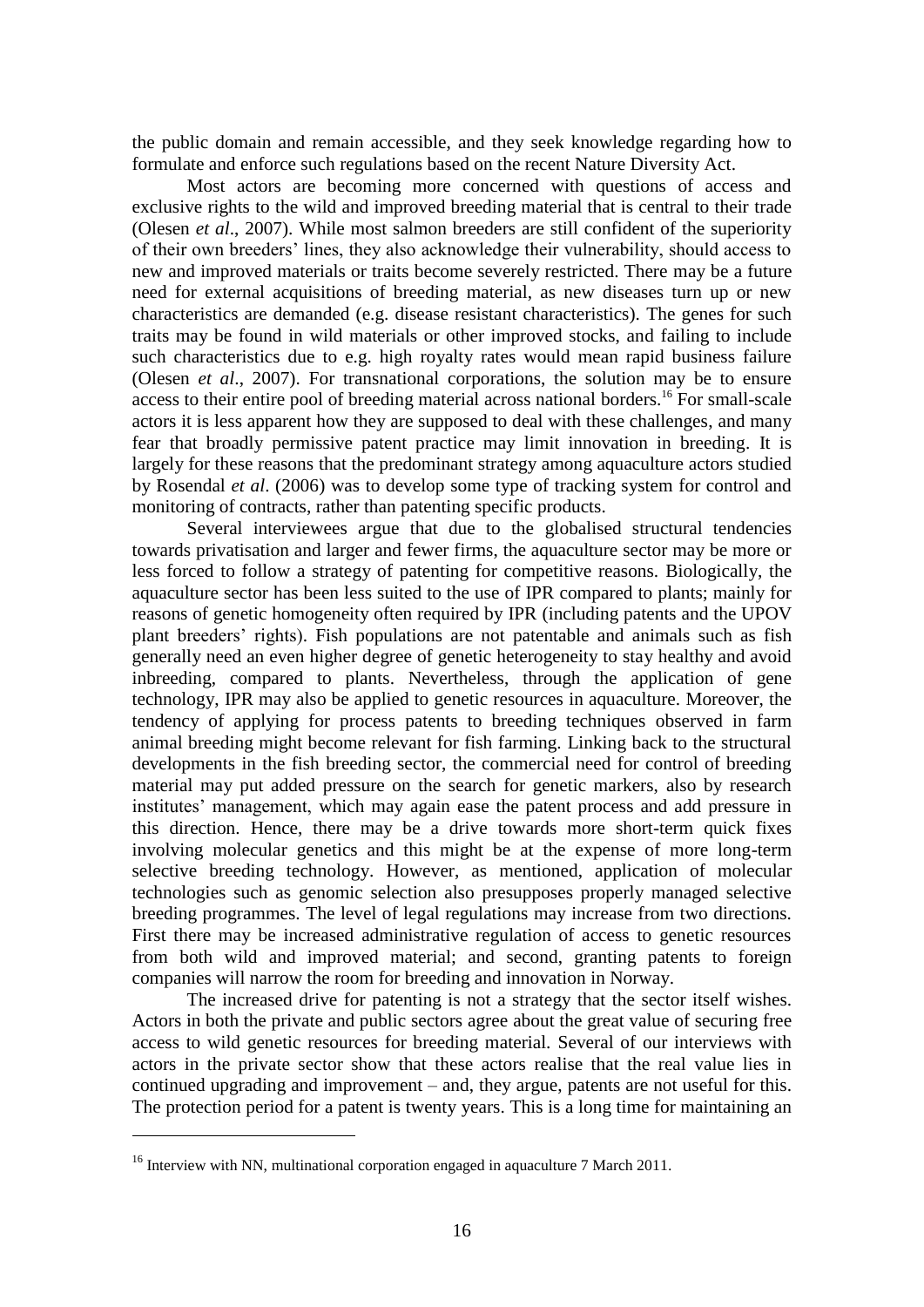exclusive right in a new branch where technological development happens fast. A longlasting exclusive right may have the effect of dampening innovation in the field. A twenty year protection period in a rapidly developing branch, hardly promotes rapid innovation in a sector where continued upgrading in a biological dynamic system is the most viable and sustainable approach. Our interviews also revealed widespread concern that evolving IPR regimes represent a constraint to future continuous upgrading and access, as this may pave the way for further monopolisation in the sector. Another interviewee held that a worst-case scenario is if a large private owner ended up controlling e.g. all Norwegian cod material. This trend is much more outspoken in other breeding sectors. In poultry, swine and dairy cattle, there has been a tremendous restructuring from many breeds and breeding programs to a few large companies dominating the global market (FAO, 2007).

On one hand, the combined biological and structural vulnerability caused by long time intervals between acquisitions and marketing, and developments in genomic technologies as well as uncertain markets, might increase the pressure for IPR in aquaculture. Moreover, common for public and private breeders is the notion that the actual enforcement of the MTAs remains uncertain and relies on trust. Hence, the private sector is now looking for ways to secure legal ownership to the improved genetic material of the breeding programme and lawyers have been contacted for this purpose. The bottom line seems to be that actors agree that there is a need to maintain balance between access and legal protection: that it is essential that breeders retain access to both wild and improved aquatic material and that the results of the public investments in breeding programmes are kept as a public good for affordable access and sustainable innovation. Nevertheless, there is a shift in thinking about the maintenance of the cod programme. As in the case of the salmon breeding programme, it is not intended to stay public forever. This illustrates the shift from public investments to private benefits from those investments; how may the public interest be secured in these situations, without depleting the incentives for private actors? The Norwegian authorities are only just starting the process of deciding on how to regulate use of this type of material, and the two relevant acts do not provide for guidance regarding nonwild material. The authorities are currently seeking solutions to future similar incidents in the aftermath of the sale of the Norwegian salmon-breeding programme to the German multinational corporation EW Group.

Whether to maintain a form of public or cooperative ownership or not is a political decision, but there seems to be a need for further discussion of whether a waiver of public control over the aquatic genetic resources in breeding programmes might go against the intentions in the most recent legislation in Norway: the Nature Diversity Act. The Nature Diversity Act establishes clear regulation of property rights or ownership to genetic material separate from that of the plants or animals where the genes are found. An immediate solution is to use the regulatory scope of the Nature Diversity Act to retain public control of genetic material in public breeding programmes, based on their character as a commons resource and as part of the public domain. While this option may no longer be applicable for salmon, it remains an option for future decisions on cod and other aquaculture species to be genetically improved in the future.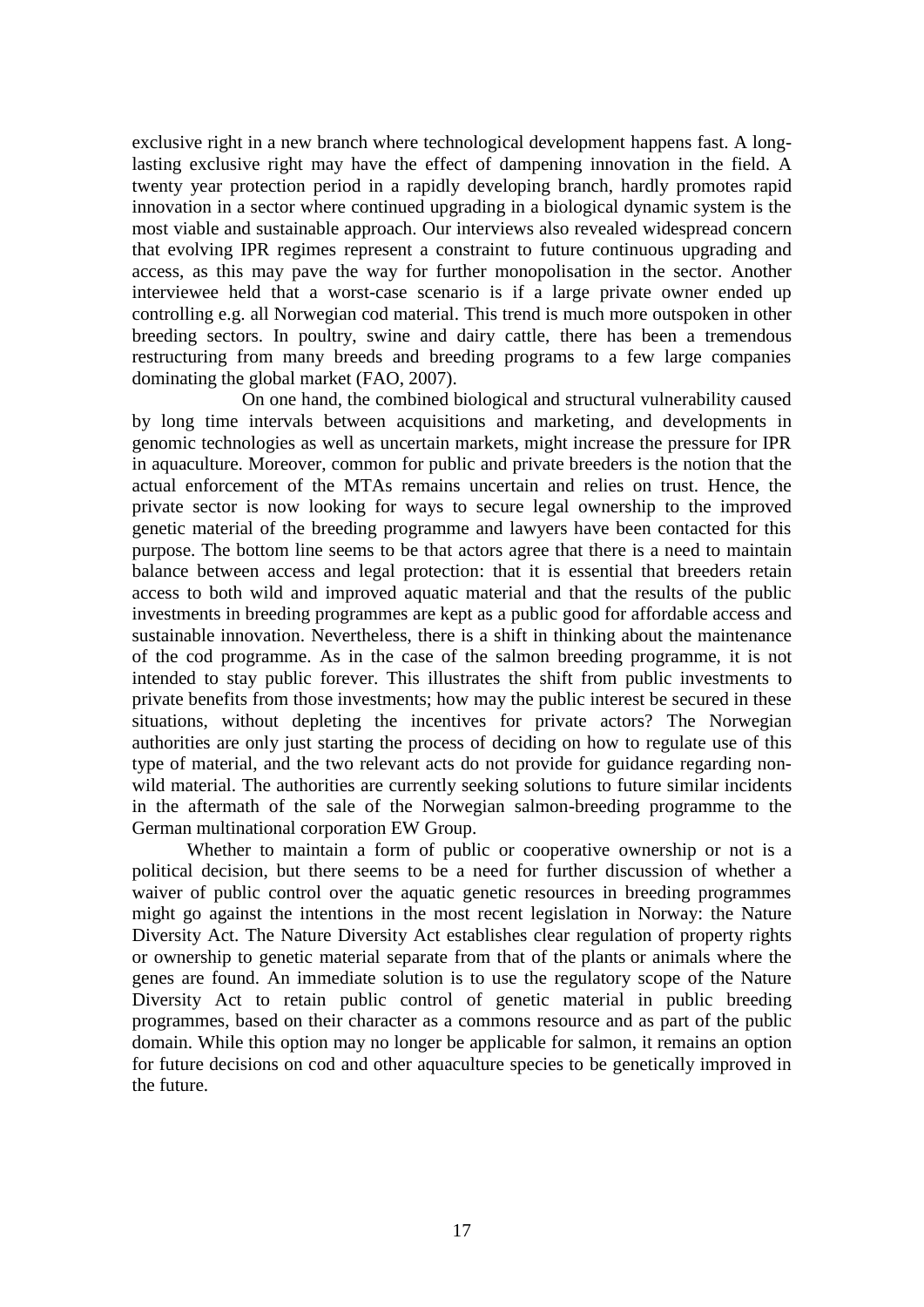### **5 Summary and concluding remarks**

Aquaculture is experiencing pressure towards higher production efficiency and shortterm profits as well as market concentration. Hence, actors may face emerging difficulties pertaining to adequate funding for sustainable breeding programmes and affordable access to improved genetic material. Historically, aquaculture in India and Norway has mainly been based on public investments to increase production, develop and widely disseminate material to as many users as possible, rather than creating proprietary products. This illustrates the nature of breeding material as a public good.

The sale of the Norwegian salmon breeding material could have been handled differently, either by holding on to the public shares through permanent clauses beyond the five-year period, or by deciding not to sell SND Invest (former Verdane) to private actors. Several avenues can be envisaged for the public breeding programme for cod, such as keeping a permanent clause in any contract with foreign owners, which will secure Norwegian breeders affordable access to the material, which initially came from the Norwegian coast and was developed by public funding. Another policy option is to reorganise it to a farmers' cooperatively-owned or state-owned breeding program on a permanent basis.

Greater involvement of the private sector leads to stronger need for legal protection of genetic material. As this keeps knowledge out of the public domain, it is perceived to have negative implications for aquaculture. Moreover, a common concern is how to avoid the tendency towards monopolisation in a globalised market and how to maintain affordable access to aquatic breeding material. At the same time, the demand for profitability is undermining these goals.

Market consolidations and privatisation are among the structural factors that the actors themselves recognise as most important in changing the ground rules within the salmon sector (Olesen *et al*., 2007). The privatisation and commercialisation can be expected to turn the breeding goals towards only developing products for which there are economically viable markets, rather than developing new products based on social, ecological and biological criteria as well. This development has come a long way in the case of salmon, where previously public collections and publicly-funded breeding programmes and breeders' lines have now been privatised. Similar trends can be expected in the case of farmed cod. The overall structural traits of the aquaculture sector also go a long way in explaining why the aquaculture sector is much less subject to ABS conflicts between developed and developing countries compared to the plant sector. As a result of the structural developments leading to fewer and larger companies, access conflicts may be more likely to evolve between small and large-scale actors in the sector rather than between countries.

The biology of breeding suggests that the real value lies in continuous upgrading and improvement, and patents are not useful for this as they freeze innovation. The cost and time needed for obtaining a patent along with the long protection period in patent law (twenty years), hardly promote rapid innovation in sectors where continuous upgrading in a biological dynamic system is the most viable and sustainable approach. Nevertheless, similar to agriculture and pharmacy, the structural changes within the aquaculture sector seem to be much more influential than biological traits in affecting actors' perceptions of need for access and protection.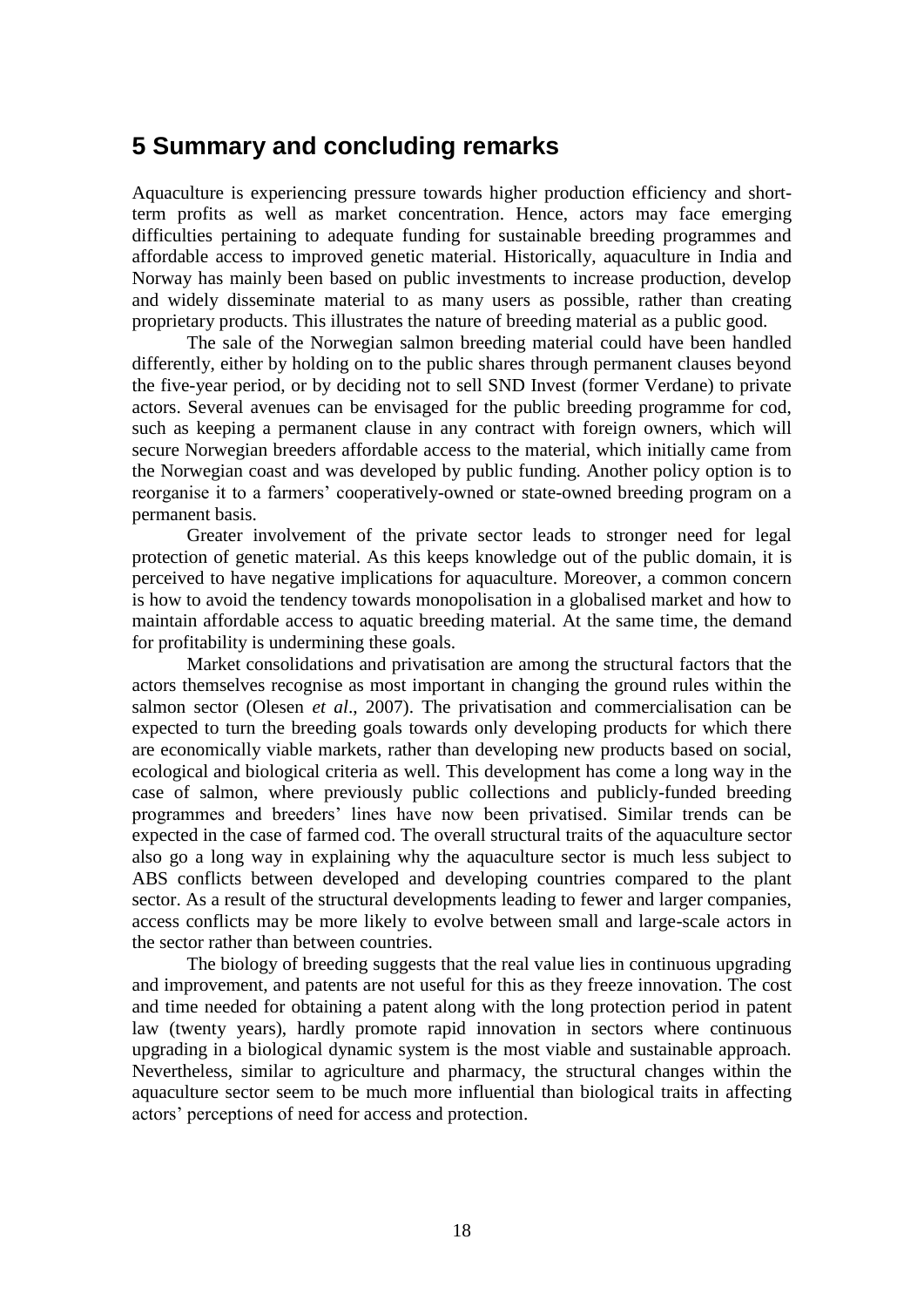#### **Acknowledgement**

The study has been financed by the Research Council of Norway (Projects 'Improved disease resistance of tiger shrimp and rohu carp farmed in India: Developing and implementing advanced molecular methods, and streamlining access to use of genetic resources' (Project number 183833) and 'Stimulating sustainable innovation in aquaculture' (Project Number: 187970)). We gratefully acknowledge the information provided by the respondents and the useful discussions with Dr. Anitha Ramanna Pathak and collaborating scientists at Central Institute of Brackishwater Aquaculture and Central Institute of Freshwater Aquaculture, as well as Dr. Raul Ponzoni and his colleagues at WorldFish Center.

#### **Literature**

- Bangera, R., Ødegård, J., Præbel, A.K., Mortensen, A., Nielsen, H.M., 2011. Genetic correlations between growth rate and resistance to vibriosis and viral nervous necrosis in Atlantic cod (*Gadus morhua L*.). Aquaculture 317, 67–73.
- Bartley, D.M., Benzie, J.A.H., Brummett, R.E., Davy, F.B., De Silva, S.S., Eknath, A.E., Guo X., Halwart, M., Harvey, B., Jeney, Z., Zhu, J., Na-Nakorn, U., Nguyen, T.T.T., Solar, I.I., 2009. The Use and Exchange of Aquatic Genetic Resources for Food and Agriculture. CGRFA Background Study Paper No. 45. FAO, Rome.
- Barton, J.R., 1998. Environment, sustainability and regulation in commercial aquaculture: The case of Chilean salmonid production. Geoforum 28(3–4), 313–328.
- Barton J.R., Fløysand, A., 2010. The political ecology of Chilean salmon aquaculture, 1982– 2010: A trajectory from economic development to global sustainability. Global Environmental Change 20, 739–752.
- Bentsen, H.B., 1990. Application of breeding and selection theory on farmed fish. Proceedings of the 4th World Congress of Genetics Applied to Livestock Production, 16, 149–158. Edinburgh, Scotland.
- Bentsen, H.B., Olesen, I., 2002. Designing aquaculture mass selection programs to avoid high inbreeding rates. Aquaculture 204, 349–359.
- Dreyer, B., Bendiksen, B.I. 2010. I etterpåklokskapens lys. Finanskrisens effekter i torskesektoren (In light of hindsight. Effects of the financial crisis on the cod sector). Nofima report 23/2010. Nofima, Tromsø.
- Eknath, A.E., Doyle, R.W., 1990. Effective population size and rate of inbreeding in aquaculture of Indian major carps. Aquaculture 85, 293–305.
- Eknath, A.E., Hulata, G., 2009. Use and exchange of genetic resources of Nile tilapia (*Oreochromis niloticus*). Reviews in Aquaculture 1, 197–213.
- EU, 2008. Pharmaceutical Sector Inquiry. Preliminary Report. DG Competition Staff Working Paper, European Commission.
- FAO, 2007. The State of the World's Animal Genetic Resources for Food and Agriculture in brief, edited by Dafydd Pilling and Barbara Rischkowsky. FAO, Rome, pp. 53–55.
- Ferguson A., Fleming I.A., Hindar K., Skaala Ø., McGinnity P., Cross T., 2007. Farm escapes, in: Verspoor E., Stradmeyer L., Nielsen J. (Eds.), Atlantic Salmon: Genetics, Conservation and Management. Blackwell Publishing, Oxford, pp. 367–409.
- FHL (Fiskeri og havbruksnæringens landsforening), 2008. Framtidsrettet og bærekraftig vekst for torskeoppdrett (Future orientation and sustainable growth for cod farming). FHL, Bergen.
- *Fish Farmer*, 10 December 2007. EW Group acquires majority shareholding of Aqua Gen.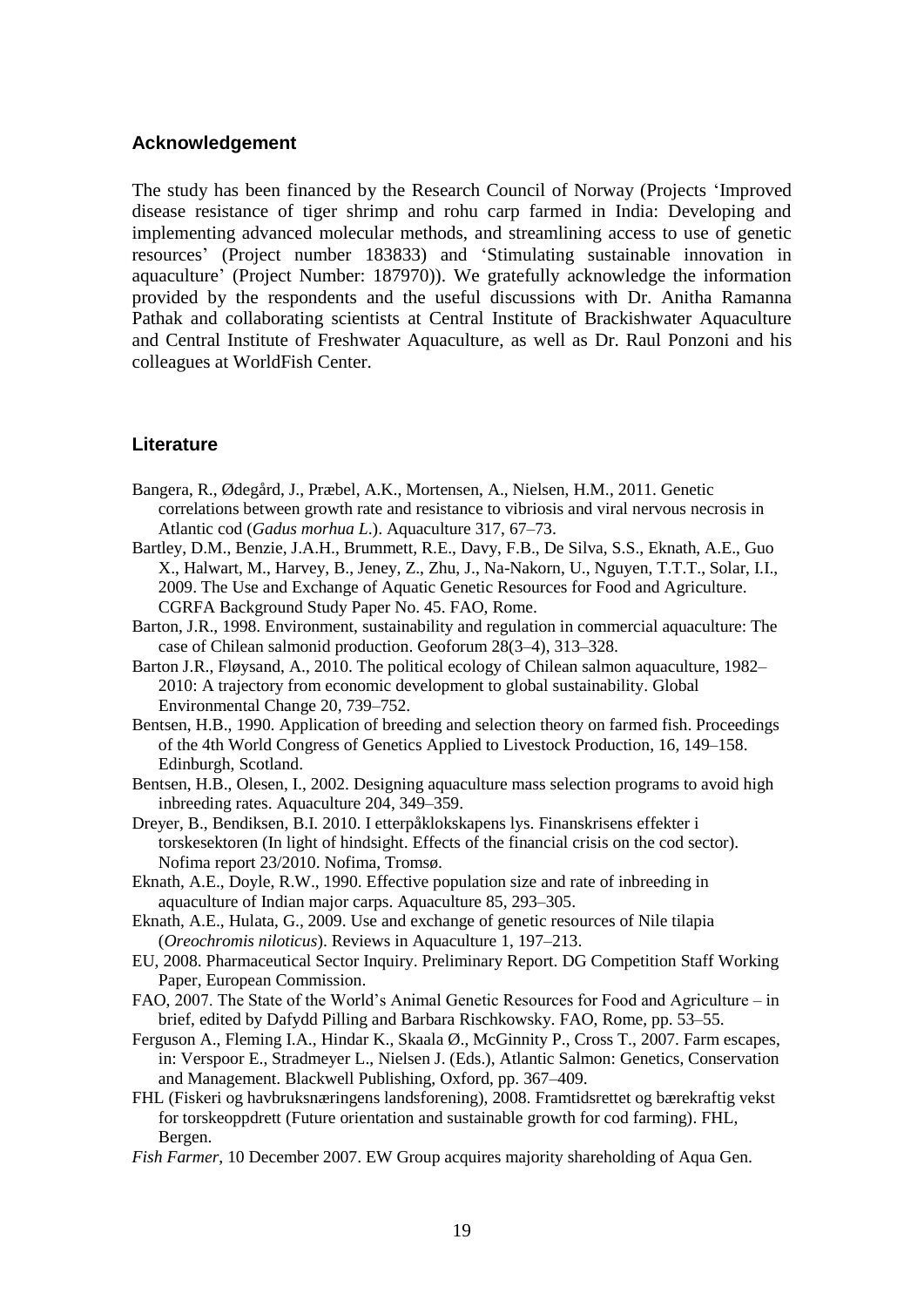- *fish.no*, 2 December 2011. Overtar avlsprogram fra MarineBreed. www.fish.no/oppdrett/5147-overtaravlsprogram-fra-marinebreed.html (accessed 16 April 2012).
- Gehl Sampath, P., 2005. Regulating Bioprospecting. Institutions for Drug Research, Access and Benefit-Sharing. United Nations University, New York.
- Gjedrem, T. 2005. Selection and Breeding Programs in Aquaculture. Springer, Dordrecht.
- Gjedrem, T., Robinson, N., Rye, M., 2011. The importance of selective breeding in aquaculture to meet future demands for animal protein: A review. Aquaculture, submitted.
- Gjøen, H.M., Bentsen, H.B., 1997. Past, present and future of genetic improvement in salmon aquaculture. ICES Journal of Marine Science 54, 1009–1014
- Greer, D., Harvey, B. 2004. Blue Genes. Sharing and Conserving the World's Aquatic Genetic Resources. Earthscan, London.
- Hayes, B., Andersen, Ø., 2005. Modern biotechnology in aquaculture, in: Gjedrem, T. (Ed.), Selection and Breeding Programmes. Springer, Dordrecht, pp. 301–317.
- Houston R.D., Haley C.S., Hamilton A., Guy D.R., Tinch A.E., Taggard J.B., McAndrew B.J., Bishop S.C., 2008. Major quantitative trait loci affect resistance to infectious pancreatic necrosis in Atlantic salmon (*Salmo salar*). Genetics, 178, 1109–1115.
- IntraFish, 2007. Volumbygging i torskeoppdrett (Volume building in cod farming). Vegard Solsletten, IntraFish Media, February.
- Kincaid, H.L., Bridges, W.R., Von Limbach, B., 1977. Three generations of selection for growth rate in fall spawning rainbow trout. Transactions of the American Fisheries Society 106, 621–629.
- King, G., Keohane, R.O., Verba, S., 1994. Designing Social Inquiry. Scientific Inference in Qualitative Research. Princeton University Press, Princeton, NJ.
- Koester, V., 1997. The Biodiversity Convention negotiation process and some comments on the outcome. Environmental Policy and Law 27(3), 175–192.
- Liabø, L., Nystøl, R., Pettersen, I., Vang, T.A., Veggeland, F., 2007. Rammebetingelser og konkurranseevne for akvakultur (Framework conditions and competitiveness in aquaculture). Norsk institutt for landbruksøkonomisk forskning – Senter for matpolitikk og marked, Oslo.
- Meuwissen, T.H.E., Hayes, B.J., Goddard, M.E., 2001. Prediction of total genetic value using genome-wide dense marker maps. Genetics 157, 1819–1829.
- Moen, T., Baranski, M., Sonesson, A.K., Kjøglum, S. 2009. Confirmation and fine-mapping of a major QTL for resistance to infectious pancreatic necrosis in Atlantic salmon (*Salmo salar*): Population-level associations between markers and trait. BMC Genomics 10, 368.
- Myhr, A.I., Rosendal, G.K., Olesen, I., 2011. New developments in biotechnology and IPR in aquaculture – Are they sustainable? in: Muchlisin Z.A. (Ed.), Aquaculture Book 1. InTech – Open Access Publisher.
- Olesen, I., Myhr, A.I., Rosendal, G.K., 2011. Sustainable aquaculture: Are we getting there? Ethical perspectives on salmon farming. Journal of Agricultural and Environmental Ethics 24(4), 381–408.
- Olesen, I., Rosendal, G.K., Bentsen, H.B., Tvedt, M.W., Bryde, M. 2007. Access to and protection of aquaculture genetic resources – Strategies and regulations. Aquaculture 272(1), 47–61.
- Ponzoni, R.W., Khaw, H.L., Yee, H.Y. 2010. GIFT: The Story Since Leaving ICLARM (now WorldFish Centre) – Socioeconomic, Access and Benefit Sharing and Dissemination Aspects. FNI Report 14/2010, Fridtjof Nansen Institute, Lysaker.
- Ramanna Pathak, A., 2012. Balancing Biodiversity, Access to Genetic Resources and Profits in India's Shrimp Sector. FNI Report 5/2012, Fridtjof Nansen Institute, Lysaker.
- Raustiala, K., Victor, D.G., 2004. The regime complex for plant genetic resources. International Organization 58, 277–309.
- Rauw, W.M., Kanis, E., Noordhuizen-Stassen, E.N., Grommers, F.J., 1998. Undesirable side effects of selection for high production efficiency in farm animals. A review. Livestock Production Science 56, 15–33.